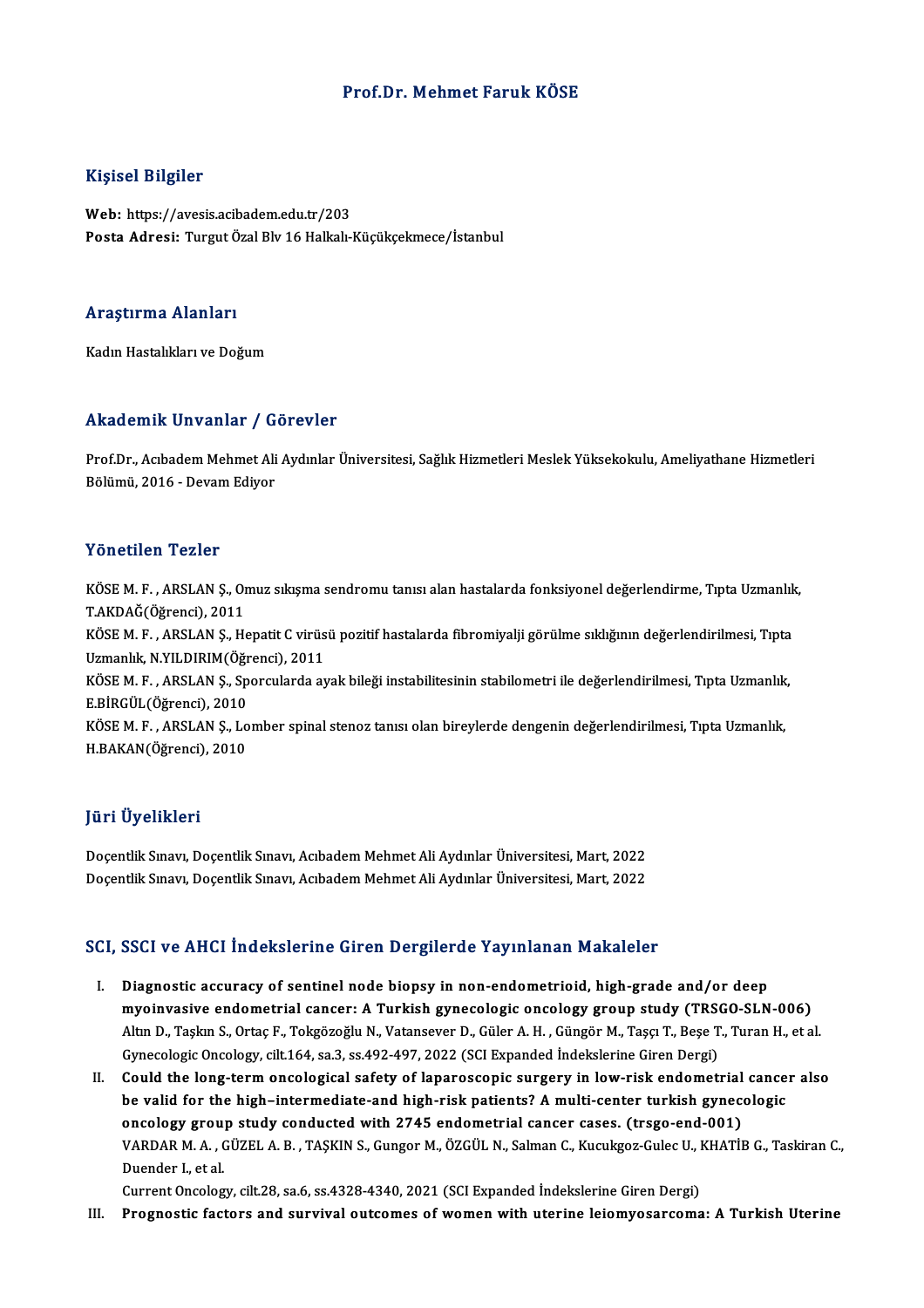Sarcoma Group Study-003

Sarcoma Group Study-003<br>AYHAN A., Gungorduk K., Khatib G., Cuylan Z. F. , Boran N., Gokcu M., Celik H., ÖZGÜL N., Akbayir O., ŞİMŞEK T<br>CURRENT RRORLEMS IN GANCER, silt 45, sə 5, 2021, (SCLİndəkələrinə Giran Dərgi) Sarcoma Group Study-003<br>AYHAN A., Gungorduk K., Khatib G., Cuylan Z. F. , Boran N., Gokcu M., Celik H., ÖZGÜI<br>CURRENT PROBLEMS IN CANCER, cilt.45, sa.5, 2021 (SCI İndekslerine Giren Dergi)<br>Companison of two intreaperative AYHAN A., Gungorduk K., Khatib G., Cuylan Z. F. , Boran N., Gokcu M., Celik H., ÖZGÜL N., Akbayir O., ŞİMŞEK T., e<br>CURRENT PROBLEMS IN CANCER, cilt.45, sa.5, 2021 (SCI İndekslerine Giren Dergi)<br>IV. Comparison of two intrao

CURRENT PROBLEMS IN CANCER, cilt.45, sa.5, 2021 (SCI Indekslerine Giren Dergi)<br>Comparison of two intraoperative examination methods for the diagnosis of sentinel lymph node<br>metastasis in clinically early stage endometrial Comparison of two<br>metastasis in clinic<br>(TRSGO-SLN-003).<br>Taska S. Varli B. Alti metastasis in clinically early stage endometrial cancer: A Turkish Gynecologic Oncology Group Study<br>(TRSGO-SLN-003).<br>Taşkın S., Varli B., Altin D., Takmaz Ö., Vatanseverc D., Ersoz C. C. , Turan H., Bulutay P., Zeren E. H.

(T<br>Ta<br>al Taşkın S., Varli B., Altin D., Takmaz Ö., Vatanseverc D., Ersoz C. C. , Turan H., Bulutay P., Zeren E. H. , Havare S. B<br>al.<br>European journal of obstetrics, gynecology, and reproductive biology, cilt.261, ss.72-77, 2021 (SC

al.<br>European journal of obstetrics, gynecology, and reproductive biology, cilt.261, ss.72-77, 2021 (SCI Expanded<br>İndekslerine Giren Dergi) European journal of obstetrics, gynecology, and reproductive biology, cilt.261, ss.72-77, 2021 (SCI Expanded<br>Indekslerine Giren Dergi)<br>V. Can risk groups accurately predict non-sentinel lymph node metastasis in sentinel ly

İndekslerine Giren Dergi)<br>Can risk groups accurately predict non-sentinel lymph node metastasis in sentinel lymph node-<br>positive endometrial cancer patients? A Turkish Gynecologic Oncology Group Study (TRSGO-SLN-<br>004) Can r<br>positi<br>004)<br>Altin I positive endometrial cancer patients? A Turkish Gynecologic Oncology Group Study (TRSGO-SLN-<br>004)<br>Altin D., TAŞKIN S., Tokgozoglu N., Vatansever D., Guler A. H. , Gungor M., Tasci T., Turan H., Kahramanoglu I., Yalcin<br>Leta

004)<br>Altin D.<br>I., et al.<br>Journal Altin D., TAŞKIN S., Tokgozoglu N., Vatansever D., Guler A. H. , Gungor M., Tasci T., Turan H., Kahramano<br>I., et al.<br>Journal of Surgical Oncology, cilt.123, sa.2, ss.638-645, 2021 (SCI Expanded İndekslerine Giren Dergi)<br>Co

Journal of Surgical Oncology, cilt.123, sa.2, ss.638-645, 2021 (SCI Expanded Indekslerine Giren Dergi)

# I., et al.<br>Journal of Surgical Oncology, cilt.123, sa.2, ss.638-645, 2021 (SCI Expanded İndekslerine Giren Dergi)<br>VI. Complementary surgery for cervical cancer patients inadequately treated with extrafacial<br>hysterectom Complementary surgery for cervical cancer patients inadequately<br>hysterectomy<br>Durmus Y., Bostanci E. I. , Coteli A. S. D. , Kayikcioglu F., Boran N., Kose M. F.<br>JOURNAL OF CYNECOLOCY OBSTETRICS AND HUMAN REPRODUCTION ail:

hysterectomy<br>Durmus Y., Bostanci E. I. , Coteli A. S. D. , Kayikcioglu F., Boran N., Kose M. F.<br>JOURNAL OF GYNECOLOGY OBSTETRICS AND HUMAN REPRODUCTION, cilt.49, sa.9, 2020 (SCI İndekslerine Giren Durmu<br>JOURN<br>Dergi)<br>Combi JOURNAL OF GYNECOLOGY OBSTETRICS AND HUMAN REPRODUCTION, cilt.49, sa.9, 2020 (SCI Indekslerine Giren<br>Dergi)<br>VII. Combination of sentinel lymph node mapping and uterine frozen section examination to reduce side-<br>specific ly

Dergi)<br>Combination of sentinel lymph node mapping and uterine frozen section examination to reduce side<br>specific lymphadenectomy rate in endometrial cancer: a Turkish Gynecologic Oncology Group study<br>(TRSCO SLN 002) Combination of sex<br>specific lymphader<br>(TRSGO-SLN-002)<br>Altin D. TASKIN S. K. specific lymphadenectomy rate in endometrial cancer: a Turkish Gynecologic Oncology Group study<br>(TRSGO-SLN-002)<br>Altin D., TAŞKIN S., Kahramanoglu I., Vatansever D., Tokgozoglu N., KARABÜK E., Turan H., TAKMAZ Ö., Naki M. M

(TRSGO-SLN-002)<br>Altin D., TAŞKIN S., Kahramanoglu I., Vatansever D., Tokgozoglu N., KARABÜK E., Turan H., TAKMAZ Ö., Naki M. M<br>GÜNGÖR M., et al. Altin D., TAŞKIN S., Kahramanoglu I., Vatansever D., Tokgozoglu N., KARABÜK E., Turan H., TAKMAZ Ö., Naki M. M<br>GÜNGÖR M., et al.<br>INTERNATIONAL JOURNAL OF GYNECOLOGICAL CANCER, cilt.30, sa.7, ss.1005-1011, 2020 (SCI İndeksl

GÜNGÖ<br>INTERI<br>Dergi)<br>The ex INTERNATIONAL JOURNAL OF GYNECOLOGICAL CANCER, cilt.30, sa.7, ss.1005-<br>Dergi)<br>VIII. The outcomes of fertility sparing surgery in epithelial ovarian cancer<br>VARAPÜV E. Kanadas B. KARADAĞ C. KÖSEM E. Naki M.M. Gular E. N

#### Dergi)<br>The outcomes of fertility sparing surgery in epithelial ovarian ca<br>KARABÜK E., Karadag B., KARADAĞ C., KÖSE M. F. , Naki M. M. , Guler E. N.<br>FUROPEAN JOURNAL OF CYNAFCOLOCICAL ONCOLOCY silt 41.82.3.829 EUROPEAN JOURNAL OF GYNAECOLOGICAL ONCOLOGY, cilt.41, sa.3, ss.391-395, 2020 (SCI İndekslerine Giren<br>Dergi) KARABÜK E., Karadag B., KARADAĞ C., KÖSE M. F., Naki M. M., Guler E. N. EUROPEAN JOURNAL OF GYNAECOLOGICAL ONCOLOGY, cilt.41, sa.3, ss.391-395, 2020 (SCI İndekslerine Giren<br>Dergi)<br>IX. Sentinel lymph node biopsy in early stage endometrial cancer: a Turkish gynecologic oncology group<br>Atudy (TBSC

# Dergi)<br>Sentinel lymph node bio<sub>l</sub><br>study (TRSGO-SLN-001).<br>TASKINS, Altin D. Vetensey Sentinel lymph node biopsy in early stage endometrial cancer: a Turkish gynecologic oncology grou<sub>l</sub><br>study (TRSGO-SLN-001).<br>TAŞKIN S., Altin D., Vatansever D., Tokgozoglu N., KARABÜK E., Turan H., TAKMAZ Ö., Kahramanoglu I

<mark>study (TRSGO-S</mark><br>TAŞKIN S., Altin D<br>GÜNGÖR M., et al.<br>International jour TAŞKIN S., Altin D., Vatansever D., Tokgozoglu N., KARABÜK E., Turan H., TAKMAZ Ö., Kahramanoglu I., Naki M. N<br>GÜNGÖR M., et al.<br>International journal of gynecological cancer : official journal of the International Gynecol

GÜNGÖR M., et al.<br>International journal of gynecological cancer : official journal of the Inte<br>cilt.30, sa.3, ss.299-304, 2020 (SCI Expanded İndekslerine Giren Dergi)<br>Perionarative Dulayetine for Bain Management After Lana

### International journal of gynecological cancer : official journal of the International Gynecological Cancer Society,<br>cilt.30, sa.3, ss.299-304, 2020 (SCI Expanded Indekslerine Giren Dergi)<br>X. Perioperative Duloxetine for Pa cilt.30, sa.3, ss.299-304, 2020<br>Perioperative Duloxetine<br>Placebo-Controlled Trial.<br>Takmar Ö. Bastu E. Özbaslu Perioperative Duloxetine for Pain Management After Laparoscopic Hysterectomy: A Rando:<br>Placebo-Controlled Trial.<br>Takmaz Ö., Baştu E., Özbaşlı E., Gundogan S., Karabük E., Koçyiğit M., Dede S., Naki M., Kose F., Güngör M.<br>J

Placebo-Controlled Trial.<br>Takmaz Ö., Baştu E., Özbaşlı E., Gundogan S., Karabük E., Koçyiğit M., Dede S., Naki M., Kose F., Güngör M.<br>Journal of minimally invasive gynecology, cilt.27, sa.3, ss.665-672, 2020 (SCI Expanded Takmaz Ö., Baştu E., Özbaşlı E., Gundogan S., Karabük E., Koçyiğit M., Dede S., Naki M., Kose F., Güngör M.<br>Journal of minimally invasive gynecology, cilt.27, sa.3, ss.665-672, 2020 (SCI Expanded İndekslerine Giren D<br>XI. P

### Journal of minimally invasive gynecology, cilt.27, sa.3, ss.665-672, 2020 (SCI Expanded Indekslerine Giren Dergi)<br>PARA-AORTIC LYMPHADENECTOMY STEP-BY-STEP LANDMARKS, BOUNDARIES AND AVOIDING<br>COMPLICATIONS<br>Alkhan F., Karabuk XI. PARA-AORTIC LYMPHADENECTOMY STEP-BY-STEP LANDMARKS, BOUNDARIES AND AVOIDING

INTERNATIONAL JOURNALOFGYNECOLOGICAL CANCER, cilt.29,2019 (SCI İndekslerineGirenDergi) Alkhan F., Karabuk E., Naki M. M. , GÜNGÖR M., Kose M. F.<br>INTERNATIONAL JOURNAL OF GYNECOLOGICAL CANCER, cilt.29, 2019 (SCI İndekslerine Giren Dergi)<br>XII. COULD THE LONG-TERM ONCOLOGICAL SAFETY OF LAPAROSCOPIC SURGERY

INTERNATIONAL JOURNAL OF GYNECOLOGICAL CANCER, cilt.29, 2019 (SCI İndekslerine Giren Dergi)<br>COULD THE LONG-TERM ONCOLOGICAL SAFETY OF LAPAROSCOPIC SURGERY IN LOW RISK<br>ENDOMETRIAL CANCER BE ALSO VALID FOR THE HIGH INTERMEDI COULD THE LONG-TERM ONCOLOGICAL SAFETY OF LAPAROSCOPIC SURGERY IN LOW RISK<br>ENDOMETRIAL CANCER BE ALSO VALID FOR THE HIGH INTERMEDIATE AND HIGH-RISK PATIE<br>A MULTI-CENTER TURKISH GYNECOLOGIC ONCOLOGY GROUP STUDY CONDUCTED WI ENDOMETRIAL CANCER BE ALS<br>A MULTI-CENTER TURKISH GYN<br>ENDOMETRIAL CANCER CASES<br>Varder M A Curel A B Teskin S A MULTI-CENTER TURKISH GYNECOLOGIC ONCOLOGY GROUP STUDY CONDUCTED WITH 2745<br>ENDOMETRIAL CANCER CASES<br>Vardar M. A. , Guzel A. B. , Taskin S., Gungor M., Ozgul N., Salman C., Gulec U. K. , Khatib G., Dunder I., Ortac F., et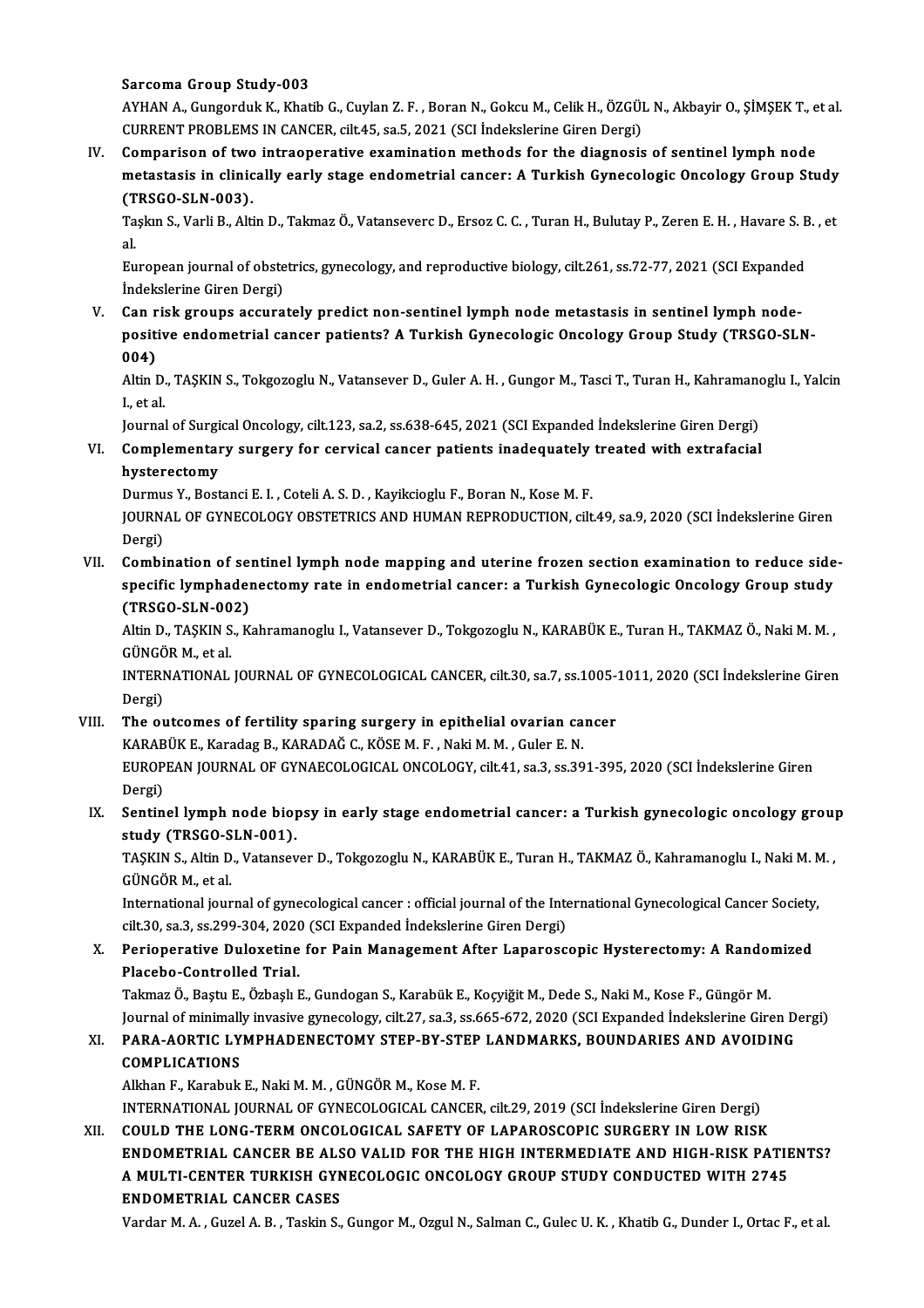INTERNATIONAL JOURNAL OF GYNECOLOGICAL CANCER, cilt.29, 2019 (SCI İndekslerine Giren Dergi)<br>Comparison of stage III musineus and sereus everien senserus asses sentrel study

INTERNATIONAL JOURNAL OF GYNECOLOGICAL CANCER, cilt.29, 2019 (SCI Indekslerine Giren<br>XIII. Comparison of stage III mucinous and serous ovarian cancer: a case-control study<br>Curlen 7. E. KARABÜK E. OF M. Turen A. T. Merdenli INTERNATIONAL JOURNAL OF GYNECOLOGICAL CANCER, cilt.29, 2019 (SCI İndekslerine Giren Dergi)<br>Comparison of stage III mucinous and serous ovarian cancer: a case-control study<br>Cuylan Z. F. , KARABÜK E., Oz M., Turan A. T. , M Compai<br>Cuylan<br>0., et al.<br>IOUDNA Cuylan Z. F. , KARABÜK E., Oz M., Turan A. T. , Meydanli M. M. , TAŞKIN S., Sari M<br>O., et al.<br>JOURNAL OF OVARIAN RESEARCH, cilt.11, 2018 (SCI İndekslerine Giren Dergi)<br>Malianant Mueenitheliama of Vulya: Haw Bare is it?; Ca 0., et al.<br>JOURNAL OF OVARIAN RESEARCH, cilt.11, 2018 (SCI Indekslerine Giren Dergi)<br>XIV. Malignant Myoepithelioma of Vulva; How Rare is it?: Case Report

- Alkhan F., Karabuk E., NAKİ M. M. , Gungor M., Kose M. F. INTERNATIONAL JOURNALOFGYNECOLOGICAL CANCER, cilt.28, ss.187-188,2018 (SCI İndekslerineGirenDergi) Alkhan F., Karabuk E., NAKİ M. M. , Gungor M., Kose M. F.<br>INTERNATIONAL JOURNAL OF GYNECOLOGICAL CANCER, cilt.28, ss.187-188, 2018 (SCI İndekslerine Giren D.<br>XV. Is Neurosurgery With Adjuvant Radiotherapy an Effective Trea
- Involvement FromEndometrial Cancer? FromCase Report to Analysis Is Neurosurgery With Adjuvant Radiotherapy an Effective Treatment Modali<br>Involvement From Endometrial Cancer? From Case Report to Analysis<br>Kimyon G., Turan T., Basaran D., Turkmen O., Karalok A., Tasci T., Tulunay G., Kose INTERNATIONAL JOURNAL OF GYNECOLOGICAL CANCER, cilt.27, sa.2, ss.315-325, 2017 (SCI İndekslerine Giren<br>Dergi) Kimyon G., Turan T., Basaran D., Turkmen O., Karalok A., Tasci T., Tulunay G., Kose M. F. INTERNATIONAL JOURNAL OF GYNECOLOGICAL CANCER, cilt.27, sa.2, ss.315-325, 2017 (SCI Indeks<br>Dergi)<br>XVI. Prognostic Factors in Adult Granulosa Cell Tumor: A Long Follow-Up at a Single Center<br>Kanalak A Turan T Upsyon J Tessi
- Dergi)<br>Prognostic Factors in Adult Granulosa Cell Tumor: A Long Follow-Up at a Single<br>Karalok A., Turan T., Ureyen I., Tasci T., Basaran D., Koc S., Boran N., Kose M. F. , Tulunay G.<br>INTERNATIONAL JOURNAL OF CYNECOLOCICAL Prognostic Factors in Adult Granulosa Cell Tumor: A Long Follow-Up at a Single Center<br>Karalok A., Turan T., Ureyen I., Tasci T., Basaran D., Koc S., Boran N., Kose M. F. , Tulunay G.<br>INTERNATIONAL JOURNAL OF GYNECOLOGICAL Karalol<br>INTERI<br>Dergi)<br>Manag Dergi)<br>XVII. Management of cervical cancer during pregnancy

### Gungorduk K., Sahbaz A., Ozdemir A., Gokcu M., Sanci M., Kose M. F. Management of cervical cancer during pregnancy<br>Gungorduk K., Sahbaz A., Ozdemir A., Gokcu M., Sanci M., Kose M. F.<br>JOURNAL OF OBSTETRICS AND GYNAECOLOGY, cilt.36, sa.3, ss.366-371, 2016 (SCI İndekslerine Giren Dergi)<br>The I

Gungorduk K., Sahbaz A., Ozdemir A., Gokcu M., Sanci M., Kose M. F.<br>JOURNAL OF OBSTETRICS AND GYNAECOLOGY, cilt.36, sa.3, ss.366-371, 2016 (SCI Indekslerine Giren Dergi)<br>XVIII. The Impact of Tumor and Lymph Node Characteri JOURNAL OF OB<br>The Impact of<br>Vulvar Cancer<br>Cirik D.A. Karal The Impact of Tumor and Lymph Node Characteristics on Disease Free Survival in Squamous Cell<br>Vulvar Cancer<br>Cirik D. A. , Karalok A., Ureyen I., Turkmen O., Tasci T., Narin M. A. , Kose M. F. , Boran N., Turan T., Tulunay G

UHOD-ULUSLARARASI HEMATOLOJI-ONKOLOJI DERGISI, cilt.26, sa.1, ss.20-27, 2016 (SCI İndekslerine Giren Dergi) Cirik D. A. , Karalok A., Ureyen I., Turkmen O., Tasci T., Narin M. A. , Kose M. F. , Boran N., Turan T., Tulunay G.<br>UHOD-ULUSLARARASI HEMATOLOJI-ONKOLOJI DERGISI, cilt.26, sa.1, ss.20-27, 2016 (SCI İndekslerine Giren De<br>X

# UHOD-ULUSLARARASI HEM.<br>Lymphadenectomy Shoul<br>Risk Endometrial Cancer<br>Alav L. Turen T. Ureven L. K. Lymphadenectomy Should Be Performed Up to the Renal Vein in Patie<br>Risk Endometrial Cancer<br>Alay I., Turan T., Ureyen I., Karalok A., Tasci T., Ozfuttu A., Kose M. F. , Tulunay G.<br>BATHOLOGY & ONGOLOGY RESEARGH silt 21, 82,2

Risk Endometrial Cancer<br>Alay I., Turan T., Ureyen I., Karalok A., Tasci T., Ozfuttu A., Kose M. F. , Tulunay G.<br>PATHOLOGY & ONCOLOGY RESEARCH, cilt.21, sa.3, ss.803-810, 2015 (SCI İndekslerine Giren Dergi)

#### XX. Clinical Outcomes of Uterine Carcinosarcoma Results of 94 Patients PATHOLOGY & ONCOLOGY RESEARCH, cilt.21, sa.3, ss.803-810, 2015 (SCI İndekslerin<br>Clinical Outcomes of Uterine Carcinosarcoma Results of 94 Patients<br>Gokce Z. K. , Turan T., Karalok A., Tasci T., Ureyen I., Ozkaya E., Kose M. INTERNATIONAL JOURNAL OF GYNECOLOGICAL CANCER, cilt.25, sa.2, ss.279-287, 2015 (SCI İndekslerine Giren<br>Dergi) Gokce<br>INTERI<br>Dergi)<br>Farlu INTERNATIONAL JOURNAL OF GYNECOLOGICAL CANCER, cilt.25, sa.2, ss.279-287, 2015 (SCI indeksle<br>Dergi)<br>XXI. Early and Late Complications after Inguinofemoral Lymphadenectomy for Vulvar Cancer.<br>Civil: D. Karalak A. Urayan L. T

### Dergi)<br>Early and Late Complications after Inguinofemoral Lymphadenectomy for Vulvar Ca<br>Cirik D., Karalok A., Ureyen I., Tasci T., Kalyoncu R., Turkmen O., Kose M. F. , Tulunay G., Turan T.<br>Asian Pasifis iournal of cansor p Early and Late Complications after Inguinofemoral Lymphadenectomy for Vulvar Cancer.<br>Cirik D., Karalok A., Ureyen I., Tasci T., Kalyoncu R., Turkmen O., Kose M. F. , Tulunay G., Turan T.<br>Asian Pacific journal of cancer pre Cirik D., Karalok A., Ureyen I., Tasci T., Kalyoncu R., Turkmen O., Kose M. F. , Tulunay G., Turan T.<br>Asian Pacific journal of cancer prevention : APJCP, cilt.16, ss.5175-9, 2015 (SCI Expanded Indekslerine Giren Dergi<br>XXII

## Asian Pacific journa<br>THE ANALYSIS O<br>SINGLE CENTER<br>Cirik D.A. Karalak THE ANALYSIS OF PATIENTS WITH STAGE IVB ENDOMETRIAL CANCER; 20 YEARS EXPERIENCE IN A<br>SINGLE CENTER<br>Cirik D.A., Karalok A., Tasci T., Ureyen I., Koc S., Turan T., Kose M. F., Tulunay G.

SINGLE CENTER<br>Cirik D. A. , Karalok A., Tasci T., Ureyen I., Koc S., Turan T., Kose M. F. , Tulunay G.<br>INTERNATIONAL JOURNAL OF GYNECOLOGICAL CANCER, cilt.24, sa.9, ss.1550, 2014 (SCI İndekslerine Giren<br>Persi) Cirik D<br>INTERI<br>Dergi)<br>Analys INTERNATIONAL JOURNAL OF GYNECOLOGICAL CANCER, cilt.2.<br>Dergi)<br>XXIII. Analysis of Patients With Stage IIIC Endometrial Cancer<br>Turge T. Heaven L. Duggungs L. Ogkave E. Tessi T. Kanalak A. B

Dergi)<br><mark>Analysis of Patients With Stage IIIC Endometrial Cancer</mark><br>Turan T., Ureyen I., Duzguner I., Ozkaya E., Tasci T., Karalok A., Boran N., Kose M. F. , Tulunay G.<br>INTERNATIONAL JOURNAL OF CYNECOLOCICAL CANCER, silt 24, Analysis of Patients With Stage IIIC Endometrial Cancer<br>Turan T., Ureyen I., Duzguner I., Ozkaya E., Tasci T., Karalok A., Boran N., Kose M. F. , Tulunay G.<br>INTERNATIONAL JOURNAL OF GYNECOLOGICAL CANCER, cilt.24, sa.6, ss. Turan<br>INTERI<br>Dergi)<br>Additi INTERNATIONAL JOURNAL OF GYNECOLOGICAL CANCER, cilt.24, sa.6, ss.1033-1041, 2014 (SCI Indekslerine<br>Dergi)<br>XXIV. Addition of epirubicin to conventional chemotherapy in patients with advanced ovarian cancer:

### Dergi)<br>Addition of epirubicin to conventional chemothe<br>sequential therapy -a retrospective evaluation. .<br>Özgül N. Köse M. E. Koskin H. Turen A. Koralök M. Ür Addition of epirubicin to conventional chemotherapy in patients with adv.<br>sequential therapy -a retrospective evaluation. .<br>Özgül N., Köse M. F. , Keskin H., Turan A., Karalök M., Üreyen I., Borani N., Tulunay H.<br>Turkish j sequential therapy -a retrospective evaluation.<br>Özgül N., Köse M. F. , Keskin H., Turan A., Karalök M., Üreyen I., Borani N., Tulunay H.<br>Turkish journal of medical sciences, cilt.44, ss.212-9, 2014 (SCI İndekslerine Giren

#### Özgül N., Köse M. F. , Keskin H., Turan A., Karalök M., Üreyen I., Borani N., 1<br>Turkish journal of medical sciences, cilt.44, ss.212-9, 2014 (SCI İndeksleri<br>XXV. Analysis of Patients with 1988 FIGO Stage-II Endometrial Can Turkish journal of medical sciences, cilt.44, ss.212-9, 2014 (SCI İndekslerine Giren<br>Analysis of Patients with 1988 FIGO Stage-II Endometrial Cancer<br>Ureyen I., Turan T., Kimyon G., Karalok A., Tasci T., Boran N., Tulunay G Analysis of Patients with 1988 FIGO Stage-II Endometrial Cancer<br>Ureyen I., Turan T., Kimyon G., Karalok A., Tasci T., Boran N., Tulunay G., Kose M. F.<br>UHOD-ULUSLARARASI HEMATOLOJI-ONKOLOJI DERGISI, cilt.24, sa.4, ss.239-24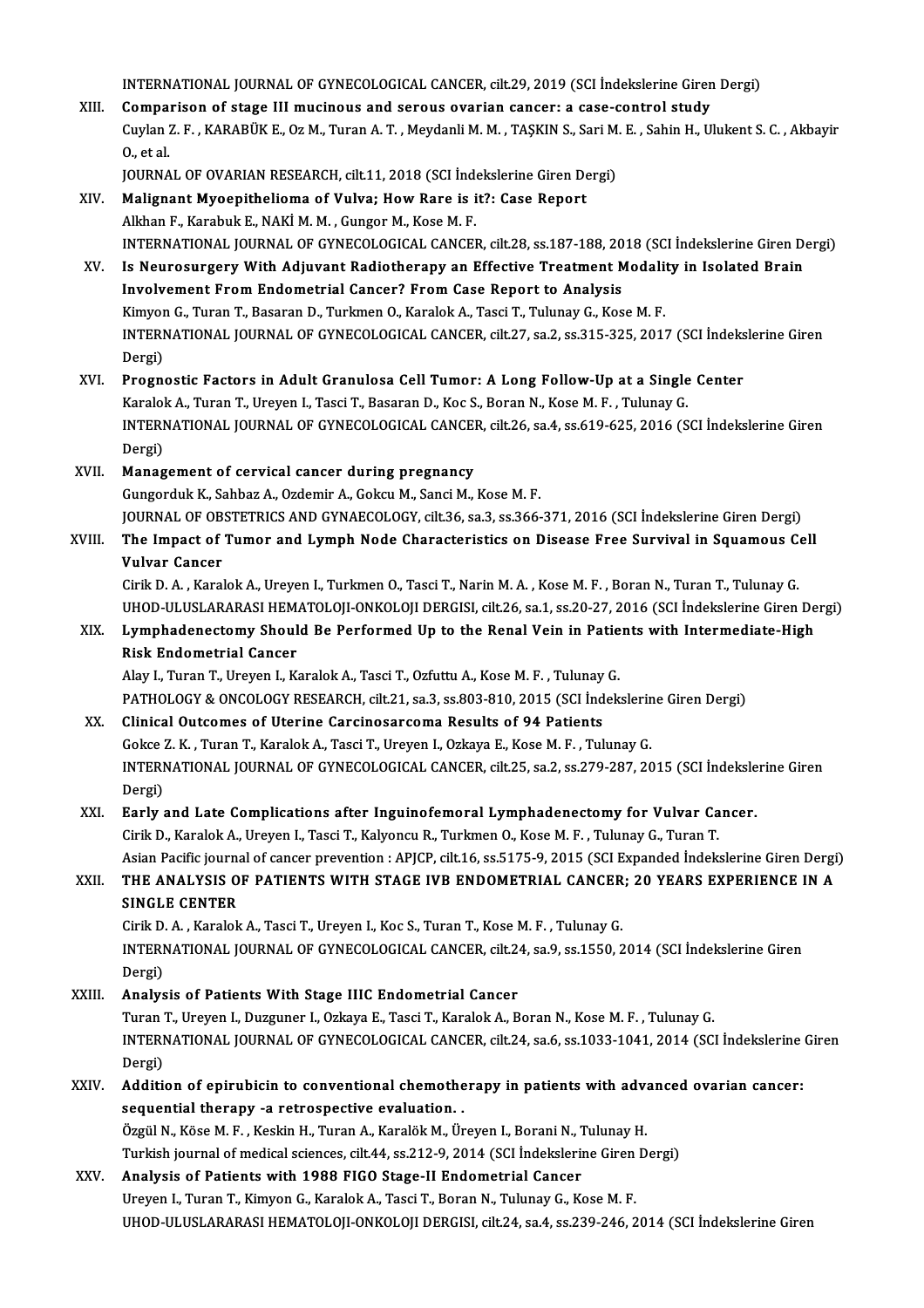- Dergi) Dergi)<br>XXVI. Risk for Malignant and Borderline Ovarian Neoplasms Following Basic Preoperative Evaluation by<br>Illtresonography, Ca135 Lovel and Ase Dergi)<br>Risk for Malignant and Borderline Ovar<br>Ultrasonography, Ca125 Level and Age<br>Kanadag B. Kasak M. Kaviksiasky E. Exsan E. Ultrasonography, Ca125 Level and Age<br>Karadag B., Kocak M., Kayikcioglu F., Ercan F., Dilbaz B., Kose M. F., Haberal A. Ultrasonography, Ca125 Level and Age<br>Karadag B., Kocak M., Kayikcioglu F., Ercan F., Dilbaz B., Kose M. F. , Haberal A.<br>ASIAN PACIFIC JOURNAL OF CANCER PREVENTION, cilt.15, sa.19, ss.8489-8493, 2014 (SCI İndekslerine Giren Karada<br>ASIAN<br>Dergi)<br>ESTIM ASIAN PACIFIC JOURNAL OF CANCER PREVENTION, cilt.15, sa.19, ss.8489-8493, 2014 (SCI Indeksloper)<br>Dergi)<br>XXVII. ESTIMATING THE COST OF HPV-RELATED DISEASES IN TURKEY: A DELPHI APPROACH Dergi)<br><mark>ESTIMATING THE COST OF HPV-RELATED DISEASES IN TURKEY: A DELPHI APPROACH</mark><br>Bakir M., Ayhan A., Arvas M., KÖSE M. F. , GÜNGÖR M., Ortac F., ÖZGÜL N., Yuce K., Ergun T., Gungor E., et al.<br>VALUE IN HEALTH, silt 16, sp. ESTIMATING THE COST OF HPV-RELATED DISEASES IN TURKEY: A DELPHI APPROACH<br>Bakir M., Ayhan A., Arvas M., KÖSE M. F. , GÜNGÖR M., Ortac F., ÖZGÜL N., Yuce K., Ergun T., Gungor E<br>VALUE IN HEALTH, cilt.16, sa.7, 2013 (SCI İndek Bakir M., Ayhan A., Arvas M., KÖSE M. F. , GÜNGÖR M., Ortac F., ÖZGÜL N., Yuce K., Ergun T., Gungor E.<br>VALUE IN HEALTH, cilt.16, sa.7, 2013 (SCI İndekslerine Giren Dergi)<br>XXVIII. PREDICTION OF STAGING AND RELIABILITY OF FR VALUE IN HEALTH, cilt.16, sa.7, 2013 (SCI İndekslerine Giren Dergi)<br>PREDICTION OF STAGING AND RELIABILITY OF FROZEN/SECTION IN PATIENTS WITH A<br>PREOPERATIVE DIAGNOSIS OF GRADE 1 ENDOMETRIOID TUMOR IN ENDOMETRIAL CANCER<br>Kara PREDICTION OF STAGING AND RELIABILITY OF FROZEN/SECTION IN PATIENTS<br>PREOPERATIVE DIAGNOSIS OF GRADE 1 ENDOMETRIOID TUMOR IN ENDOMETR<br>Karalok A., Ureyen I., Reis Y., Ulusoy O., Turan T., Boran N., Bulbul D., Tulunay G., Kos PREOPERATIVE DIAGNOSIS OF GRADE 1 ENDOMETRIOID TUMOR IN ENDOMETRIAL CANCER<br>Karalok A., Ureyen I., Reis Y., Ulusoy O., Turan T., Boran N., Bulbul D., Tulunay G., Kose M. F.<br>INTERNATIONAL JOURNAL OF GYNECOLOGICAL CANCER, cil Karalok A., Ureyen I., Reis Y., Ulusoy O., Turan T., Boran N., Bulbul D., Tulunay G., Kose M. F.<br>INTERNATIONAL JOURNAL OF GYNECOLOGICAL CANCER, cilt.23, sa.8, 2013 (SCI Indekslerine Giren Dergi)<br>XXIX. Comparison of advance INTERNATIONAL JOURNAL OF GYNECOLOGICAL CANCER, cilt.23, sa.8, 2013 (SCI indekslerine Giren Derg<br>Comparison of advanced stage mucinous epithelial ovarian cancer and serous epithelial ova<br>cancer with regard to chemosensitivi Comparison of advanced stage mucinous epithelial ovarian cancer and serous epithel<br>cancer with regard to chemosensitivity and survival outcome: a matched case-control<br>Karabuk E., KÖSE M. F. , Hizli D., TAŞKIN S., Karadag B cancer with regard to chemosensitivity and survival outcome: a matched case-control stu<br>Karabuk E., KÖSE M. F. , Hizli D., TAŞKIN S., Karadag B., Turan T., Boran N., Ozfuttu A., ORTAÇ U. F.<br>JOURNAL OF GYNECOLOGIC ONCOLOGY, Karabuk E., KÖSE M. F., Hizli D., TAŞKIN S., Karadag B., Turan T., Boran N., Ozfuttu A., ORTAÇ U. F.<br>JOURNAL OF GYNECOLOGIC ONCOLOGY, cilt.24, sa.2, ss.160-166, 2013 (SCI İndekslerine Giren Dergi)<br>XXX. Accuracy of frozen-s JOURNAL OF GYNECOLOGIC ONCOLOGY, cilt.24, sa.2, ss.160-166, 2013 (SCI Indekslerine Giren Dergi)<br>Accuracy of frozen-section examination for myometrial invasion and grade in endometrial cancer<br>Turan T., Oguz E., Unlubilgin E Accuracy of frozen-section examination for myometrial invasion and grade in endometrial cancer<br>Turan T., Oguz E., Unlubilgin E., Tulunay G., Boran N., Demir O. F. , Kose M. F.<br>EUROPEAN JOURNAL OF OBSTETRICS & GYNECOLOGY AN Turan T., Oguz E., Unlubilgin E.,<br>EUROPEAN JOURNAL OF OBSTI<br>(SCI İndekslerine Giren Dergi)<br>Quarian Transposition for S EUROPEAN JOURNAL OF OBSTETRICS & GYNECOLOGY AND REPRODUCTIVE BIOLOGY, cilt.167, sa.1, ss.90-9!<br>(SCI İndekslerine Giren Dergi)<br>XXXI. Ovarian Transposition for Stage Ib Squamous Cell Cervical Cancer - Lack of Effects on Surv (SCI İnd<br>**Ovaria**)<br>Rates?<br>Turan A Ovarian Transposition for Stage Ib Squamous Cell Cervical Cancer - Lack of Effec<br>Rates?<br>Turan A.T., Keskin H. L., Dundar B., Gundogdu B., Ozgul N., Boran N., Tulunay G., Kose M. F.<br>ASIAN PACIEIC JOUPNAL OF CANCER PREVENTIO Rates?<br>Turan A. T. , Keskin H. L. , Dundar B., Gundogdu B., Ozgul N., Boran N., Tulunay G., Kose M. F.<br>ASIAN PACIFIC JOURNAL OF CANCER PREVENTION, cilt.14, sa.1, ss.133-137, 2013 (SCI İndekslerine Giren Dergi)<br>Comparison o Turan A. T., Keskin H. L., Dundar B., Gundogdu B., Ozgul N., Boran N., Tulunay G., Kose M. F<br>ASIAN PACIFIC JOURNAL OF CANCER PREVENTION, cilt.14, sa.1, ss.133-137, 2013 (SCI Inde<br>XXXII. Comparison of FIGO 1988 and 2009 sta
- ASIAN PACIFIC JOURNAL OF CANCER PREVENTION, cilt.14, sa.1, ss.133-137, 2013 (SCI İ<br>Comparison of FIGO 1988 and 2009 staging systems for endometrial carcinol<br>GÜLTEKİN M., YILDIZ F., ÖZYİĞİT G., Beyaz H., HAYRAN K.M. , Kose Comparison of FIGO 1988 and 2009 staging systems for endometrial carcinoma<br>GÜLTEKİN M., YILDIZ F., ÖZYİĞİT G., Beyaz H., HAYRAN K. M. , Kose F., Yuce K., Ayhan A.<br>MEDICAL ONCOLOGY, cilt.29, sa.4, ss.2955-2962, 2012 (SCI İn GÜLTEKİN M., YILDIZ F., ÖZYİĞİT G., Beyaz H., HAYRAN K. M., Kose F., Yuce K., Ayhan A.<br>MEDICAL ONCOLOGY, cilt.29, sa.4, ss.2955-2962, 2012 (SCI İndekslerine Giren Dergi)<br>XXXIII. Creating a risk model to determine paraaorti
- MEDICAL ONCOLOGY, cilt.29, sa.4, ss.2955-2962, 2012 (SCI İndekslerine Giren Dergi)<br>Creating a risk model to determine paraaortic lymph node involvement in endometrial carcinoma<br>Turan A. T. , Yildirim B. A. , Ureyen I., Hiz Cr<br>Tu<br>F. Turan A. T. , Yildirim B. A. , Ureyen I., Hizli D., Karalok M. A. , Tapisiz O. L. , Tulunay H. G. , Boran N., Ozgu<br>F.<br>TURKISH JOURNAL OF MEDICAL SCIENCES, cilt.42, ss.1259-1267, 2012 (SCI İndekslerine Giren Dergi)<br>Chylous F.<br>TURKISH JOURNAL OF MEDICAL SCIENCES, c<br>XXXIV. Chylous ascites: Analysis of 24 patients<br>Tulupay G. Upsuan L. Turen T. Karalek A. Kar

TURKISH JOURNAL OF MEDICAL SCIENCES, cilt.42, ss.1259-1267, 2012 (SCI İndekslerine Giren Dergi)<br>Chylous ascites: Analysis of 24 patients<br>Tulunay G., Ureyen I., Turan T., Karalok A., Kavak D., Ozgul N., Ocalan R., Tapisiz O Chylous ascites: Analysis of 24 patients<br>Tulunay G., Ureyen I., Turan T., Karalok A., Kavak D., Ozgul N., Ocalan R., Tapisiz O. L. , Bora<br>GYNECOLOGIC ONCOLOGY, cilt.127, sa.1, ss.191-197, 2012 (SCI İndekslerine Giren Dergi Tulunay G., Ureyen I., Turan T., Karalok A., Kavak D., Ozgul N., Ocalan R., Tapisiz O. L. , Boran N., Kose M. F.<br>GYNECOLOGIC ONCOLOGY, cilt.127, sa.1, ss.191-197, 2012 (SCI İndekslerine Giren Dergi)<br>XXXV. Secondary cyto

## GYNECOLOGIC ONCOLOGY, cilt.127, sa.1, ss.191-197, 2012 (SCI İndekslerine Giren Dergi)<br>Secondary cytoreductive surgery outcomes of selected patients with paclitaxel/platinum sensitive<br>recurrent epithelial ovarian cancer Secondary cytoreductive surgery outcomes of selected patients with paclitaxel/pla<br>recurrent epithelial ovarian cancer<br>Boran N., Hizli D., Yilmaz S., Turan T., ÇELİK B., Karabuk E., Isikdogan Z., Tulunay G., KÖSE M. F.<br>JOUP

recurrent epithelial ovarian cancer<br>Boran N., Hizli D., Yilmaz S., Turan T., ÇELİK B., Karabuk E., Isikdogan Z., Tulunay G., KÖSE M. F.<br>JOURNAL OF SURGICAL ONCOLOGY, cilt.106, sa.4, ss.369-375, 2012 (SCI İndekslerine Giren

## Boran N., Hizli D., Yilmaz S., Turan T., ÇELİK B., Karabuk E., Isikdogan Z., Tulunay G., KÖSE M. F.<br>JOURNAL OF SURGICAL ONCOLOGY, cilt.106, sa.4, ss.369-375, 2012 (SCI İndekslerine Giren Dergi)<br>XXXVI. What is the impact of JOURNAL OF SURGICAL ONCOLOGY, cilt.106, sa.4, ss.369-375, 2012 (SCI Indekslerine Giren Dergi)<br>What is the impact of cervical invasion on lymph node metastasis in patients with stage IIIC<br>endometrial cancer?

Turan T., Hizli D., Yilmaz S. S., Gundogdu B., Boran N., Tulunay G., Ozfuttu A., Kose M. F. endometrial cancer?<br>Turan T., Hizli D., Yilmaz S. S. , Gundogdu B., Boran N., Tulunay G., Ozfuttu A., Kose M. F.<br>ARCHIVES OF GYNECOLOGY AND OBSTETRICS, cilt.285, sa.4, ss.1119-1124, 2012 (SCI İndekslerine Giren Dergi)<br>Acqu

### Turan T., Hizli D., Yilmaz S. S. , Gundogdu B., Boran N., Tulunay G., Ozfuttu A., Kose M. F.<br>ARCHIVES OF GYNECOLOGY AND OBSTETRICS, cilt.285, sa.4, ss.1119-1124, 2012 (SCI İndekslerine Gire<br>XXXVII. Accuracy of Frozen Secti ARCHIVES OF<br><mark>Accuracy of</mark><br>Hyperplasia<br>Turon T. Koro Accuracy of Frozen Sections for Intraoperative Diagnosis of Complex Atypical Endomet<br>Hyperplasia<br>Turan T., Karadag B., Karabuk E., Tulunay G., Ozgul N., Gultekin M., Boran N., Isikdogan Z., Kose M. F.<br>ASIAN PACIEIC JOUPNAL

Hyperplasia<br>Turan T., Karadag B., Karabuk E., Tulunay G., Ozgul N., Gultekin M., Boran N., Isikdogan Z., Kose M. F.<br>ASIAN PACIFIC JOURNAL OF CANCER PREVENTION, cilt.13, sa.5, ss.1953-1956, 2012 (SCI İndekslerine Giren<br>Pers Turan<br>ASIAN<br>Dergi)<br>Is it ne ASIAN PACIFIC JOURNAL OF CANCER PREVENTION, cilt.13, sa.5, ss.1953-1956, 2012 (SCI inde<br>Dergi)<br>XXXVIII. Is it possible to predict para-aortic lymph node metastasis in endometrial cancer?<br>Turna T. Hirli D. Sarid S. Boran N.

### Dergi)<br>Is it possible to predict para-aortic lymph node metastasis in endometrial cancer?<br>Turan T., Hizli D., Sarici S., Boran N., Gundogdu B., Karadag B., Tulunay G., Kose M. F. EUROPEAN JOURNAL OF OBSTETRICS & GYNECOLOGY AND REPRODUCTIVE BIOLOGY, cilt.158, sa.2, ss.274-279,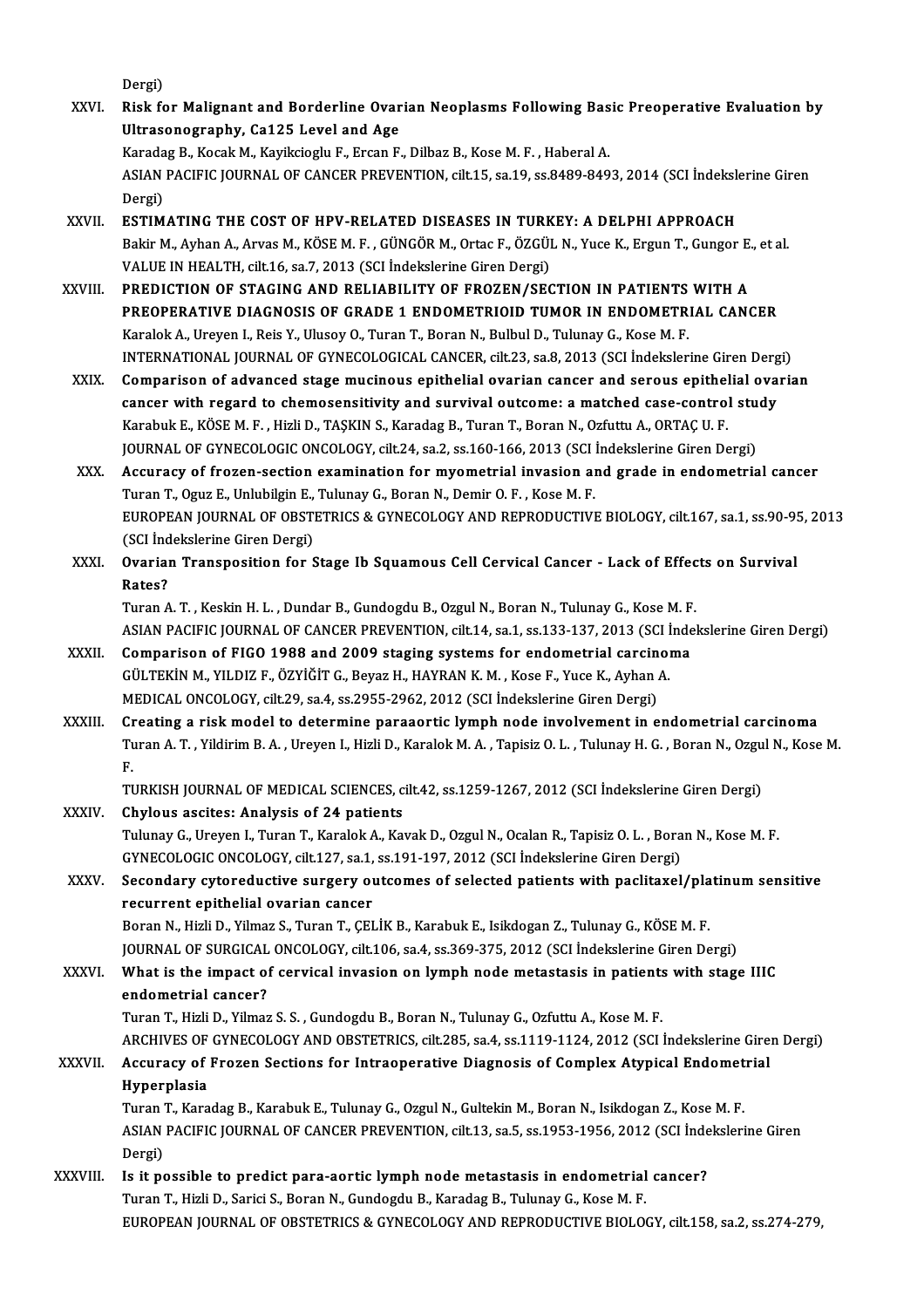- 2011 (SCI İndekslerine Giren Dergi) XXXIX. Anomalies of Major Retroperitoneal Vascular Structure 2011 (SCI İndekslerine Giren Dergi)<br>**Anomalies of Major Retroperitoneal Vascular Structure**<br>Kose M. F. , Turan T., Karasu Y., Gundogdu B., Boran N., Tulunay G.<br>INTERNATIONAL JOURNAL OF CYNECOLOGICAL CANCER silt 21 s INTERNATIONAL JOURNAL OF GYNECOLOGICAL CANCER, cilt.21, sa.7, ss.1312-1319, 2011 (SCI İndekslerine Giren<br>Dergi) Kose M<br>INTERI<br>Dergi)<br>A Pros INTERNATIONAL JOURNAL OF GYNECOLOGICAL CANCER, cilt.21, sa.7, ss.1312-1319, 2011 (SCI Indekslerin<br>Dergi)<br>XL. A Prospective Evaluation of Lymphatic Dissemination in Endometrial Cancer Is It Adequate to<br>Perform Lymph Node Di Dergi)<br>A Prospective Evaluation of Lymphatic Dissemination in Endometrial C.<br>Perform Lymph Node Dissection Up to the Inferior Mesenteric Artery?<br>Turan T. Vilmar S.S., Higli D. Gundordu P. Peran N. Tulunay G. Orfutu A. Koss A Prospective Evaluation of Lymphatic Dissemination in Endometrial Cancer<br>Perform Lymph Node Dissection Up to the Inferior Mesenteric Artery?<br>Turan T., Yilmaz S. S. , Hizli D., Gundogdu B., Boran N., Tulunay G., Ozfuttu A. Perform Lymph Node Dissection Up to the Inferior Mesenteric Artery?<br>Turan T., Yilmaz S. S. , Hizli D., Gundogdu B., Boran N., Tulunay G., Ozfuttu A., Kose M. F.<br>INTERNATIONAL JOURNAL OF GYNECOLOGICAL CANCER, cilt.21, sa.5, Turan<br>INTERI<br>Dergi)<br>Progn INTERNATIONAL JOURNAL OF GYNECOLOGICAL CANCER, cilt.21, sa.5, ss.864-869, 2011 (SCI Indekslerine Giren<br>Dergi)<br>XLI. Prognostic effect of different cut-off values (20 mm, 30 mm and 40 mm) for clinical tumor size in Dergi)<br>Prognostic effect of different<br>FIGO stage IB cervical cancer<br>Turan T. Vildirim B. A., Tulunay C Prognostic effect of different cut-off values (20 n<br>FIGO stage IB cervical cancer<br>Turan T., Yildirim B.A., Tulunay G., Boran N., Kose M. F.<br>SURCICAL ONCOLOCY OYFORD, silt 19, se 2, se 196, 112 FIGO stage IB cervical cancer<br>Turan T., Yildirim B. A. , Tulunay G., Boran N., Kose M. F.<br>SURGICAL ONCOLOGY-OXFORD, cilt.19, sa.2, ss.106-113, 2010 (SCI İndekslerine Giren Dergi)<br>Power Donnlar proportise of andometrial pol Turan T., Yildirim B. A. , Tulunay G., Boran N., Kose M. F.<br>SURGICAL ONCOLOGY-OXFORD, cilt.19, sa.2, ss.106-113, 2010 (SCI İndekslerine Giren Dergi)<br>XLII. Power Doppler properties of endometrial polyps and submucosal fibro SURGICAL ONCOLOGY-OXFORD, cilt.19, sa.2, ss.106-113, 2010 (SCI İndek<br>Power Doppler properties of endometrial polyps and submucos<br>observational study in women with known intracavitary lesions<br>Cil A. B. Tuluney C. Kese M. E. Power Doppler properties of endomer<br>observational study in women with kn<br>Cil A.P., Tulunay G., Kose M. F., Haberal A.<br>III TRASOUND IN OBSTETRICS & CYNECOL observational study in women with known intracavitary lesions<br>Cil A. P. , Tulunay G., Kose M. F. , Haberal A.<br>ULTRASOUND IN OBSTETRICS & GYNECOLOGY, cilt.35, sa.2, ss.233-237, 2010 (SCI İndekslerine Giren Dergi) Cil A. P. , Tulunay G., Kose M. F. , Haberal A.<br>ULTRASOUND IN OBSTETRICS & GYNECOLOGY, cilt.35, sa.2, ss.233-237, 2010 (SCI İndekslerine Giren Dergi)<br>XLIII. Fetal loss in threatened abortion after demonstration of feta ULTRASOUN<br>Fetal loss in<br>population.<br>Dede E.S. Ul Fetal loss in threatened abortion after demo<br>population.<br>Dede F. S. , Ulucay U., Kose M. F. , Dede H., Dilbaz S.<br>Journal of obstatrics and gunaesclogy , the journal population.<br>Dede F. S. , Ulucay U., Kose M. F. , Dede H., Dilbaz S.<br>Journal of obstetrics and gynaecology : the journal of the Institute of Obstetrics and Gynaecology, cilt.30, sa.6, Dede F. S. , Ulucay U., Kose M. F. , Dede H., Dilbaz S.<br>Journal of obstetrics and gynaecology : the journal of the<br>ss.622-5, 2010 (SCI Expanded İndekslerine Giren Dergi)<br>Vaginal birb dasa rata brashytbarany alane in nat Journal of obstetrics and gynaecology : the journal of the Institute of Obstetrics and Gynaecology, cilt.30, sa<br>ss.622-5, 2010 (SCI Expanded Indekslerine Giren Dergi)<br>XLIV. Vaginal high dose rate brachytherapy alone in pat ss.622-5, 2010 (SCI Expanded Indekslerine Giren D<br>Vaginal high dose rate brachytherapy alone i<br>endometrial carcinoma after radical surgery.<br>Ataban LL Owen E VILDIZE ÖZVİĞIT C. Cone M Vaginal high dose rate brachytherapy alone in patients with intermediate- to high-risk sta<br>endometrial carcinoma after radical surgery.<br>Atahan I. L. , Ozyar E., YILDIZ F., ÖZYİĞİT G., Genc M., Ulger S., USUBÜTÜN A., Kose F endometrial carcinoma after radical surgery.<br>Atahan I. L. , Ozyar E., YILDIZ F., ÖZYİĞİT G., Genc M., Ulger S., USUBÜTÜN A., Kose F., Yuce K., Ayhan A.<br>International journal of gynecological cancer : official journal of th Atahan I. L., Ozyar E., YILDIZ F., ÖZYİĞİT G., Genc M., Ulger S., USUBÜTÜN A., Kose F., Yuce K., Ayhan A. International journal of gynecological cancer : official journal of the International Gynecological Cancer So<br>cilt.18, sa.6, ss.1294-9, 2008 (SCI Expanded Indekslerine Giren Dergi)<br>XLV. A retrospective analysis of the diam cilt.18, sa.6, ss.1294-9,<br>A retrospective ana<br>endometrial cancer<br>Boran N. Aldes D. Ho A retrospective analysis of the diameter of metastatic lymph nodes in a<br>endometrial cancer<br>Boran N., Akdag D., Halici F., Tulunay G., Turan T., Bozok S., Erdogan Z., Kose M. F.<br>TUMOPL sit 94, sa 5, sa 691, 695, 3009 (SCL I endometrial cancer<br>Boran N., Akdag D., Halici F., Tulunay G., Turan T., Bozok S., Erdogan Z., Kose M. F.<br>TUMORI, cilt.94, sa.5, ss.681-685, 2008 (SCI İndekslerine Giren Dergi) Boran N., Akdag D., Halici F., Tulunay G., Turan T., Bozok S., Erdogan Z., Kose M. F.<br>TUMORI, cilt.94, sa.5, ss.681-685, 2008 (SCI İndekslerine Giren Dergi)<br>XLVI. Peritoneal tuberculosis mimicking advanced ovarian cancer: TUMORI, cilt.94, sa.5, ss.681-685, 2008 (SCI İndekslerine Giren Dergi)<br>Peritoneal tuberculosis mimicking advanced ovarian cancer: A retrospe<br>Koc S., Beydilli G., Tulunay G., Ocalan R., Boran N., Ozgul N., Kose M. F. , Erdo Peritoneal tuberculosis mimicking advanced ovarian cancer: A retrospective re<br>Koc S., Beydilli G., Tulunay G., Ocalan R., Boran N., Ozgul N., Kose M. F. , Erdogan Z.<br>GYNECOLOGIC ONCOLOGY, cilt.103, sa.2, ss.565-569, 2006 ( Koc S., Beydilli G., Tulunay G., Ocalan R., Boran N., Ozgul N., Kose M. F. , Erdogan Z.<br>GYNECOLOGIC ONCOLOGY, cilt.103, sa.2, ss.565-569, 2006 (SCI İndekslerine Giren Dergi)<br>XLVII. Results with EMA/CO (etoposide, methotrex GYNECOLOGIC ONCOLOGY, cilt.103, sa.2, ss.565-569, 2006 (SCI Indekslerine Giren Dergi) Results with EMA/CO (etoposide, methotrexate, actinomycin<br>chemotherapy in gestational trophoblastic neoplasia<br>Turan T., Karacay O., Tulunay G., Boran N., Koc S., Bozok S., Kose M. F.<br>INTERNATIONAL JOURNAL OF CYNECOLOCICAL INTERNATIONAL JOURNAL OF GYNECOLOGICAL CANCER, cilt.16, sa.3, ss.1432-1438, 2006 (SCI İndekslerine Giren<br>Dergi) Turan<br>INTERI<br>Dergi)<br>Besuru INTERNATIONAL JOURNAL OF GYNECOLOGICAL CANCER, cilt.16, sa.3, ss.1432-1438, 2006 (SCI Indekslerine Giren<br>Dergi)<br>XLVIII. Recurrent partial hydatidiform mole: a report of a patient with three consecutive molar pregnancies<br>Xe Dergi)<br>Recurrent partial hydatidiform mole: a report of a patient<br>Koc S., Ozdegirmenci O., Tulunay G., Ozgul N., Kose M. F. , Bulbul D.<br>INTERNATIONAL JOURNAL OF CYNECOLOGICAL CANCER, silt 16 Recurrent partial hydatidiform mole: a report of a patient with three consecutive molar pregnancion<br>Koc S., Ozdegirmenci O., Tulunay G., Ozgul N., Kose M. F. , Bulbul D.<br>INTERNATIONAL JOURNAL OF GYNECOLOGICAL CANCER, cilt.
	- Koc S., Ozdegirmenci O., Tulunay G., Ozgul N., Kose M. F. , Bulbul D.<br>INTERNATIONAL JOURNAL OF GYNECOLOGICAL CANCER, cilt.16, s<br>Dergi) INTERNATIONAL JOURNAL OF GYNECOLOGICAL CANCER, cilt.16, sa.2, ss.940-943, 2006 (SCI İndekslerine Giren<br>Dergi)<br>XLIX. Correlation of serum and ascitic IL-12 levels with second-look laparotomy results and disease<br>progression
- Dergi)<br>Correlation of serum and ascitic IL-12 levels with second-lo<br>progression in advanced epithelial ovarian cancer patients<br>Regluyt N. Yuge K. Beseren M. Caribeglu S. Kese E. Ayban A. Correlation of serum and ascitic IL-12 levels with secomprogression in advanced epithelial ovarian cancer patio<br>Bozkurt N., Yuce K., Basaran M., Gariboglu S., Kose F., Ayhan A.<br>INTERNATIONAL JOURNAL OF CYNECOLOCICAL CANCER progression in advanced epithelial ovarian cancer patients<br>Bozkurt N., Yuce K., Basaran M., Gariboglu S., Kose F., Ayhan A.<br>INTERNATIONAL JOURNAL OF GYNECOLOGICAL CANCER, cilt.16, sa.1, ss.83-86, 2006 (SCI İndekslerine Gir Bozkur<br>INTERI<br>Dergi)<br>Podica INTERNATIONAL JOURNAL OF GYNECOLOGICAL CANCER, cilt.16, s<br>Dergi)<br>L. Radical versus conservative surgery for vulvar carcinoma<br>Awge M. Kees E. CEZER A. Deministran E. Tulynew C. Keesbey D.
	- Dergi)<br>L. Radical versus conservative surgery for vulvar carcinoma<br>Arvas M., Kose F., GEZER A., Demirkiran F., Tulunay G., Kosebay D.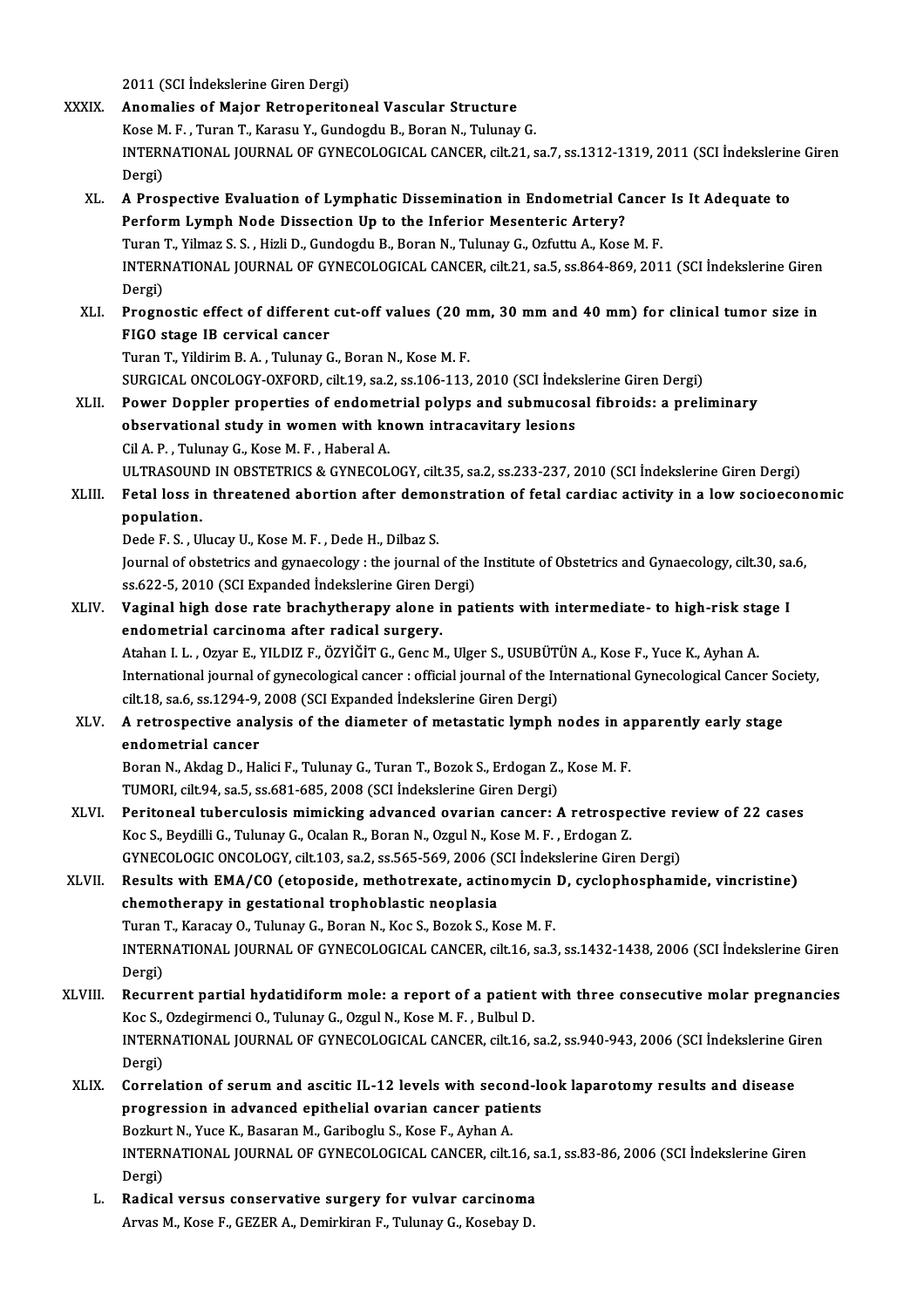INTERNATIONAL JOURNAL OF GYNECOLOGY & OBSTETRICS, cilt.88, sa.2, ss.127-133, 2005 (SCI İndekslerine Giren<br>Persi INTERI<br>Dergi)<br>Anhae INTERNATIONAL JOURNAL OF GYNECOLOGY & OBSTETRICS, cilt.88, sa.2, ss.127-133, 2005 (SCI Indekslerine Giren<br>Dergi)<br>LI. A phase II study of gemcitabine plus carboplatin in platinum-sensitive, recurrent ovarian carcinoma<br>Kose

- Dergi)<br>A phase II study of gemcitabine plus carboplatin in platinum-sensitive, recurrent ovarian carcine<br>Kose M. F., Sufliarsky J., Beslija S., Saip P., Tulunay G., Krejcy K., Minarik T., Fitzthum E., Hayden A., Melemed A. A phase II study of gemcitabine plus carboplatin in platinum-sensitive, recurr<br>Kose M. F. , Sufliarsky J., Beslija S., Saip P., Tulunay G., Krejcy K., Minarik T., Fitzthum E., H.<br>GYNECOLOGIC ONCOLOGY, cilt.96, sa.2, ss.374 GYNECOLOGIC ONCOLOGY, cilt.96, sa.2, ss.374-380, 2005 (SCI Indekslerine Giren Dergi)<br>LII. Chylous ascites following para-aortic lymphadenectomy: a case report
- Boran N., Cil A., Tulunay G., Ozgul N., Kose M. F. Chylous ascites following para-aortic lymphadenectomy: a case report<br>Boran N., Cil A., Tulunay G., Ozgul N., Kose M. F.<br>GYNECOLOGIC ONCOLOGY, cilt.93, sa.3, ss.711-714, 2004 (SCI İndekslerine Giren Dergi)<br>Correlation of pl Boran N., Cil A., Tulunay G., Ozgul N., Kose M. F.<br>GYNECOLOGIC ONCOLOGY, cilt93, sa.3, ss.711-714, 2004 (SCI İndekslerine Giren Dergi)<br>LIII. Correlation of platelet count with second-look laparotomy results and disease pro
- GYNECOLOGIC ONCOLOGY, cilt.93, sa.3, ss.711-714, 200<br>Correlation of platelet count with second-look lap<br>patients with advanced epithelial ovarian cancer<br>Porluut N. Yuge K. Bessran M. Kese E. Ayhan A. Correlation of platelet count with second-lo<br>patients with advanced epithelial ovarian ca<br>Bozkurt N., Yuce K., Basaran M., Kose F., Ayhan A.<br>OPSTETPICS AND CYNECOLOCY sit 103 ss 1 ss i patients with advanced epithelial ovarian cancer<br>Bozkurt N., Yuce K., Basaran M., Kose F., Ayhan A.<br>OBSTETRICS AND GYNECOLOGY, cilt.103, sa.1, ss.82-85, 2004 (SCI İndekslerine Giren Dergi)
- LIV. Primary choriocarcinoma of the uterine cervix in a postmenopausal patient: a case report Baykal C., Tulunay G., Bulbul D., Boran N., Kose M. F. Primary choriocarcinoma of the uterine cervix in a postmenopausal patient: a<br>Baykal C., Tulunay G., Bulbul D., Boran N., Kose M. F.<br>GYNECOLOGIC ONCOLOGY, cilt.90, sa.3, ss.667-669, 2003 (SCI İndekslerine Giren Dergi)<br>Endem Baykal C., Tulunay G., Bulbul D., Boran N., Kose M. F.<br>GYNECOLOGIC ONCOLOGY, cilt.90, sa.3, ss.667-669, 2003 (SCI Indekslerine G<br>LV. Endometrial stromal sarcoma of the uterus: analysis of 25 patients<br>Heberal A. Kaviksissly
- GYNECOLOGIC ONCOLOGY, cilt.90, sa.3, ss.667-669, 2003 (SCI İndelendometrial stromal sarcoma of the uterus: analysis of 25<br>Haberal A., Kayikcioglu F., Boran N., Caliskan E., Ozgul N., Kose M. F.<br>FUROPEAN JOURNAL OF OBSTETRI LV. Endometrial stromal sarcoma of the uterus: analysis of 25 patients<br>Haberal A., Kayikcioglu F., Boran N., Caliskan E., Ozgul N., Kose M. F.<br>EUROPEAN JOURNAL OF OBSTETRICS GYNECOLOGY AND REPRODUCTIVE BIOLOGY, cilt.109, s Haberal A., Kayikcioglu F., Boran N., Caliskan E., Ozgul N., Kose M. F. EUROPEAN JOURNAL OF OBSTETRICS GYNECOLOGY AND REPRODUCTIVE BIOLOGY, cilt.109, sa.2, s<br>2003 (SCI indekslerine Giren Dergi)<br>LVI. Results of postoperative radiotherapy in the treatment of 29 uterine sarcoma patients.
- 2003 (SCI İndekslerine Giren Dergi)<br>Results of postoperative radiotherapy in the treatment of 29 uterine sarcoma pa<br>Etiz D., Garipağaoğlu M., Etiz E. E. , Köse F. M. , Kayikçioğlu F., Haberal A., Citak L., Cakmak A.<br>Tumori Results of postoperative radiotherapy in the treatment of 29 uterine<br>Etiz D., Garipağaoğlu M., Etiz E. E. , Köse F. M. , Kayikçioğlu F., Haberal A., Citak<br>Tumori, cilt.89, sa.2, ss.183-8, 2003 (SCI Expanded İndekslerine Gi Etiz D., Garipağaoğlu M., Etiz E. E. , Köse F. M. , Kayikçioğlu F., Haberal A., Citak L., Cakmak A.<br>Tumori, cilt.89, sa.2, ss.183-8, 2003 (SCI Expanded İndekslerine Giren Dergi)<br>LVII. Scalene lymph node dissection in local
- Tumori, cilt.89, :<br>Scalene lymph<br>unnecessary?<br>Boran N. Kavik Scalene lymph node dissection in locally<br>unnecessary?<br>Boran N., Kayikcioglu F., Tulunay G., Kose M. F.<br>TUMOPL silt 80, sa 2, sa 172, 175, 2002 (SCL Ind unnecessary?<br>Boran N., Kayikcioglu F., Tulunay G., Kose M. F.<br>TUMORI, cilt.89, sa.2, ss.173-175, 2003 (SCI İndekslerine Giren Dergi)

- Boran N., Kayikcioglu F., Tulunay G., Kose M. F.<br>TUMORI, cilt.89, sa.2, ss.173-175, 2003 (SCI İndekslerine Giren Dergi)<br>LVIII. Is frozen-section diagnosis a reliable guide in surgical treatment of stage I endometrial carci TUMORI, cilt.89, sa.2, ss.173-175, 2003 (SCI İndekslerine Giren Dergi)<br>Is frozen-section diagnosis a reliable guide in surgical treatment<br>Kayikçioğlu F., Boran N., Meydanli M. M. , Tulunay G., Köse F. M. , Bülbül D.<br>Asta O Is frozen-section diagnosis a reliable guide in surgical treatment of stage I en<br>Kayikçioğlu F., Boran N., Meydanli M. M. , Tulunay G., Köse F. M. , Bülbül D.<br>Acta Oncologica, cilt.41, sa.5, ss.444-446, 2002 (SCI Expanded
- Kayikçioğlu F., Boran N., Meydanli M. M. , Tulunay G., Köse F. M. , Bülbül D.<br>Acta Oncologica, cilt.41, sa.5, ss.444-446, 2002 (SCI Expanded İndekslerine Giren Dergi)<br>LIX. Neoadjuvant chemotherapy or primary surgery in adv Acta Oncologica, cilt.41, sa.5, ss.444-446, 2002 (SCI Expand<br>Neoadjuvant chemotherapy or primary surgery in a<br>Kayikcioglu F., Kose M. F. , Boran N., Caliskan E., Tulunay G.<br>INTERNATIONAL JOURNAL OF CYNECOLOGICAL CANCER Neoadjuvant chemotherapy or primary surgery in advanced epithelial ovarian carcinoma<br>Kayikcioglu F., Kose M. F. , Boran N., Caliskan E., Tulunay G.<br>INTERNATIONAL JOURNAL OF GYNECOLOGICAL CANCER, cilt.11, sa.6, ss.466-470, Kayikci<br>INTERI<br>Dergi)

# Dergi)<br>Diğer Dergilerde Yayınlanan Makaleler

- Iger Dergilerde Yayınlanan Makaleler<br>I. An overview of polycystic ovary syndrome in aging women<br>CELIKÖ KÖSEM E A SULSTEVILLE PRINT<br>An overview of po<br>CELIKÖ., KÖSE M. F.<br>JOUPMAL OF THE TI An overview of polycystic ovary syndrome in aging women<br>ÇELİK Ö., KÖSE M. F.<br>JOURNAL OF THE TURKISH-GERMAN GYNECOLOGICAL ASSOCIATION, cilt.22, sa.4, ss.326-333, 2021 (ESCI<br>İndekslerine Ciren Dergi) ÇELİK Ö., KÖSE M. F.<br>JOURNAL OF THE TURKISI<br>İndekslerine Giren Dergi)<br>Hou Siril Berferm a tun JOURNAL OF THE TURKISH-GERMAN GYNECOLOGICAL ASSOCIATION, cilt.22, sa.4, ss.326-333, 2021 (ESCI<br>Indekslerine Giren Dergi)<br>II. Hey Siri! Perform a type 3 hysterectomy. Please watch out for the ureter!" What is autonomous<br>sur
- indekslerine Giren Dergi)<br>Hey Siri! Perform a type 3 hysterectomy. Please<br>surgery and what are the latest developments?<br>Cultekin L.B., KARAPÜK F. KÖSEM F. Hey Siri! Perform a type 3 hystere<br>surgery and what are the latest de<br>Gultekin I. B. , KARABÜK E., KÖSE M. F.<br>JOUPMAL OF THE TURKISH CERMAN ( surgery and what are the latest developments?<br>Gultekin I. B. , KARABÜK E., KÖSE M. F.<br>JOURNAL OF THE TURKISH-GERMAN GYNECOLOGICAL ASSOCIATION, cilt.22, sa.1, ss.58-70, 2021 (ESCI Gultekin I. B. , KARABÜK E<br>JOURNAL OF THE TURKISI<br>İndekslerine Giren Dergi) JOURNAL OF THE TURKISH-GERMAN GYNECOLOGICAL ASSOCIATION, cilt.22, sa.1, ss.58-70, 2021 (ESCI<br>Indekslerine Giren Dergi)<br>III. Laparoscopic assisted robotic myomectomy of a huge myoma; Does robotic surgery change the<br>hardors
- indekslerine Giren Dergi)<br>III. Laparoscopic assisted robotic myomectomy of a huge myoma; Does robotic surgery change the<br>borders in minimally invasive gynecology? Laparoscopic assisted robotic myomectomy of a huge myoma; Does<br>borders in minimally invasive gynecology?<br>Takmaz Ö., Gündoğan S., Özbaşlı E., Karabük E., Naki M. M. , Köse F., Güngör M.<br>Journal of the Turkish Cerman Cynessl

Journal of the Turkish German Gynecological Association, cilt.20, sa.3, ss.211-212, 2019 (Diğer Kurumların Hakemli<br>Dergileri) Takmaz Ö<br>Journal of<br>Dergileri)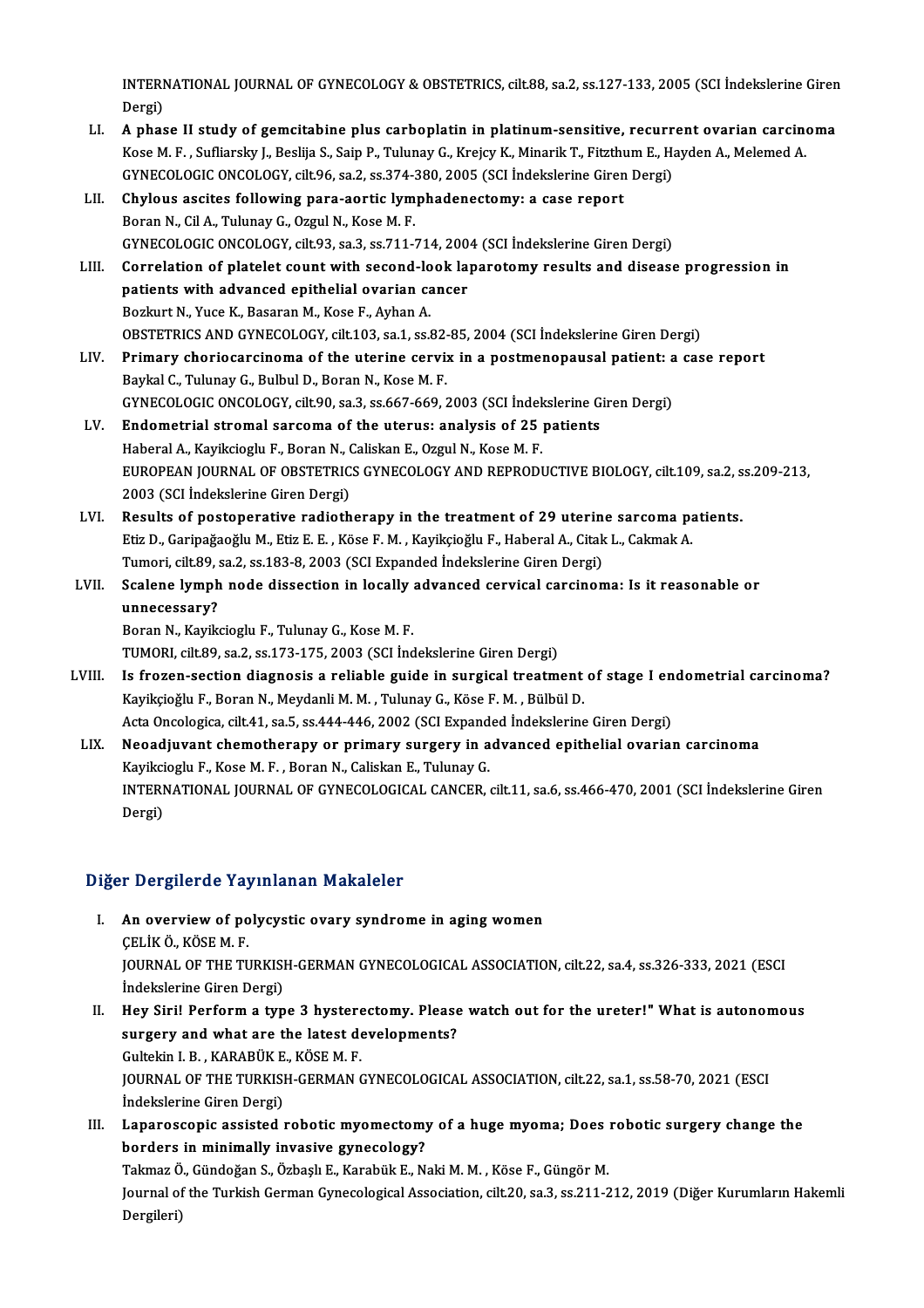- IV. Robotic repair of vaginal evisceration after hysterectomy and the role of intraoperative near-<br>infrared flueressence imeging Robotic repair of vaginal evisc<br>infrared fluorescence imaging<br>Centurk M. M. ÖZPEN V. KÖSE M infrared fluorescence imaging<br>Canturk M. M. , ÖZBEN V., KÖSE M. F. , BACA B. infrared fluorescence imaging<br>Canturk M. M. , ÖZBEN V., KÖSE M. F. , BACA B.<br>JOURNAL OF ROBOTIC SURGERY, cilt.11, sa.3, ss.383-386, 2017 (ESCI İndekslerine Giren Dergi)<br>Mianogyatis, elengated, and fragmented nattern of inv Canturk M. M. , ÖZBEN V., KÖSE M. F. , BACA B.<br>JOURNAL OF ROBOTIC SURGERY, cilt.11, sa.3, ss.383-386, 2017 (ESCI İndekslerine Giren Dergi)<br>V. Microcystic, elongated, and fragmented pattern of invasion in relation to histop JOURNAL OF ROBOTIC SURGERY, cilt.11, sa.3, ss.383-386, 2017 (ESCI İndel<br>Microcystic, elongated, and fragmented pattern of invasion in rela<br>prognostic factors in endometrioid endometrial adenocarcinoma<br>Naki M. M. Oran G. Te Microcystic, elongated, and fragmented pattern of invasion in<br>prognostic factors in endometrioid endometrial adenocarcin<br>Naki M. M. , Oran G., Tetikkurt S. U. , Sonmez C. F. , Turkmen I., Kose F.<br>JOUPMAL OF THE TURKISH CER prognostic factors in endometrioid endometrial adenocarcinoma<br>Naki M. M. , Oran G., Tetikkurt S. U. , Sonmez C. F. , Turkmen I., Kose F.<br>JOURNAL OF THE TURKISH-GERMAN GYNECOLOGICAL ASSOCIATION, cilt.18, sa.3, ss.139-142, 2 Naki M. M. , Oran G., Tetikk<br>JOURNAL OF THE TURKISI<br>İndekslerine Giren Dergi)<br>Adneksiyal Kitlelerin Ex VI. Adneksiyel Kitlelerin Endoskopik Yönetimi İndekslerine Giren Dergi<br>**Adneksiyel Kitlelerin I**<br>KÖSE M. F. , KARABÜK E.<br>Türkiye Klinikleri Seğlık E Türkiye Klinikleri Sağlık Bilimleri Dergisi, cilt.10, sa.3, ss.285-292, 2017 (Hakemsiz Dergi) KÖSE M. F. , KARABÜK E.<br>Türkiye Klinikleri Sağlık Bilimleri Dergisi, cilt.10, sa.3, ss.285-292, 2017 (Hakemsiz Dergi)<br>VII. Extraperitoneal lymph node dissection in locally advanced cervical cancer; the prognostic facto Türkiye Klinikleri Sağlık Bili<br>Extraperitoneal lymph n<br>associated with survival<br>Kess M.E. Kiseli M. Kimuo associated with survival<br>Kose M. F. , Kiseli M., Kimyon G., Ocalan R., Yenen M. C. , Tulunay G., Turan A. T. , Ureyen I., Boran N. associated with survival<br>Kose M. F. , Kiseli M., Kimyon G., Ocalan R., Yenen M. C. , Tulunay G., Turan A. T. , Ureyen I., Boran N.<br>JOURNAL OF THE TURKISH-GERMAN GYNECOLOGICAL ASSOCIATION, cilt.18, sa.2, ss.77-84, 2017 (ESC Kose M. F. , Kiseli M., Kimy<br>JOURNAL OF THE TURKISI<br>İndekslerine Giren Dergi)<br>Türkiye Klinikleri Linek VIII. Türkiye Klinikleri Jinekoloji Obstetrik - Özel Konular<br>KÖSE M. F., KARABÜK E. İndekslerine Giren Dergi) Türkiye Klinikleri Jinekoloji Obstetrik - Özel Konular<br>KÖSE M. F. , KARABÜK E.<br>TURKIYE KLINIKLERI JOURNAL OF MEDICAL SCIENCES, cilt.10, sa.2, ss.203-209, 2017 (Hakemsiz Dergi)<br>Malignant transformation of mature systia tera KÖSE M. F., KARABÜK E.<br>TURKIYE KLINIKLERI JOURNAL OF MEDICAL SCIENCES, cilt.10, sa.2, ss.203-209, 2017 (Hal<br>IX. Malignant transformation of mature cystic teratoma of the ovary: a case series.<br>Kee S. Tapisiz O. Turan T. Osa TURKIYE KLINIKLERI JOURNAL OF MEDICAL SCIENCES, cilt.10, sa.2, ss.203-209,<br>Malignant transformation of mature cystic teratoma of the ovary: a cas<br>Koc S., Tapisiz O., Turan T., Ocalan R., Ozfuttu A., Boran N., Kose M. F. , Malignant transformation of mature cystic teratoma of the ovary: a case series.<br>Koc S., Tapisiz O., Turan T., Ocalan R., Ozfuttu A., Boran N., Kose M. F. , Tulunay H.<br>Journal of experimental therapeutics &amp; oncology, ci Koc S., Tapisiz O., Turan T., Ocalan R., Ozfuttu A., Boran N., Kose M. F., Tulunay H.<br>Journal of experimental therapeutics &amp; oncology, cilt.11, ss.11-6, 2015 (Diğer Kurumların<br>X. What is the importance of omental metas Journal of experimental therapeutics & oncology, cilt.11, ss.11-6, 2015 (Diğ<br>What is the importance of omental metastasis in patients with endome<br>Turan T., Ureyen I., Karalök A., Taşçı T., Ilgın H., Keskin L., Kose M. What is the importance of omental metastasis in patients with endometrial cancer?<br>Turan T., Ureyen I., Karalök A., Taşçı T., Ilgın H., Keskin L., Kose M. F. , Tulunay G.<br>Journal of the Turkish German Gynecological Associat Turan T., Ureyen I., Karalök A., Taşçı T., Ilgın H., Keskin L., Kose M. F. , Tulunay G.<br>Journal of the Turkish German Gynecological Association, cilt.15, ss.164-72, 201<br>XI. Cervical premalignant lesions and their managemen Journal of the Turkish<br>Cervical premaligna<br>Kose F. M. , Naki M. M.<br>JOUPNAL OF THE TUP Cervical premalignant lesions and their management<br>Kose F. M. , Naki M. M.<br>JOURNAL OF THE TURKISH-GERMAN GYNECOLOGICAL ASSOCIATION, cilt.15, sa.2, ss.109-121, 2014 (ESCI<br>Indekslerine Ciren Dergi) Kose F. M. , Naki M. M.<br>JOURNAL OF THE TURKISI<br>İndekslerine Giren Dergi)<br>Prodistion of staging w JOURNAL OF THE TURKISH-GERMAN GYNECOLOGICAL ASSOCIATION, cilt.15, sa.2, ss.109-121, 2014 (F<br>
indekslerine Giren Dergi)<br>
XII. Prediction of staging with preoperative parameters and frozen/section in patients with a<br>
preoper Indekslerine Giren Dergi)<br>XII. Prediction of staging with preoperative parameters and frozen/section in patients with a<br>preoperative diagnosis of grade 1 endometrioid tumor in endometrial cancer. Karalok A., Ureyen I., Reis Y., Oktay O., Turan T., Boran N., Bülbül D., Tulunay G., Köse M. F. Journal of the Turkish German Gynecological Association, cilt.15, ss.41-8, 2014 (ESCI İndekslerine Giren Dergi) Karalok A., Ureyen I., Reis Y., Oktay O., Turan T., Boran N., Bülbül D., Tulunay G., Köse M. F.<br>Journal of the Turkish German Gynecological Association, cilt.15, ss.41-8, 2014 (ESCI Indekslerine Giren Dergi<br>XIII. Sentinel Journal o<br>Se<mark>ntine!</mark><br>Turkey. Sentinel lymph node detection and accuracy in vulvar cancer:<br>Turkey.<br>Boran N., Cırık D., Işıkdoğan Z., Kır M., Turan T., Tulunay G., Köse M. F.<br>Journal of the Turkish Cerman Cuneselegisel Association, silt 14, ss 14 Turkey.<br>Boran N., Cırık D., Işıkdoğan Z., Kır M., Turan T., Tulunay G., Köse M. F.<br>Journal of the Turkish German Gynecological Association, cilt.14, ss.146-52, 2013 (ESCI İndekslerine Giren Dergi)<br>Small sell sarsinema of t Boran N., Cırık D., Işıkdoğan Z., Kır M., Turan T., Tulunay G., Köse M. F.<br>Journal of the Turkish German Gynecological Association, cilt.14, ss.146-52, 2013 (I<br>XIV. Small cell carcinoma of the endometrium: A report of thre Journal of the Turkish German Gynecological Association, cilt.14, ss.146-52, 2013 (I<br>Small cell carcinoma of the endometrium: A report of three cases.<br>Ureyen I., Karalok A., Turan T., Boran N., Tapısız O., Okten H., Kose M Small cell carcinoma of the endometrium: A report of three cases.<br>Ureyen I., Karalok A., Turan T., Boran N., Tapısız O., Okten H., Kose M. F. , Tulunay G.<br>Journal of the Turkish German Gynecological Association, cilt.14, s XV. Case report:Methotrexate-induced pericardial effusion. Journal of the Turkish German Gynecological Association, cilt.14, ss.113-5, 2013 (ESCI İndekslerine<br>Case report: Methotrexate-induced pericardial effusion.<br>Dündar B., Karalök A., Ureyen I., Gündoğdu B., Oçalan R., Turan T. Journal of the Turkish German Gynecological Association, cilt.14, ss.48-9, 2013 (ESCI İndekslerine Giren Dergi)<br>Cervical and Breast Cancer Secreening Programme Results of Etlik KETEM Group Dündar B., Karalök A., Ureyen I., Gündoğdu B., Oçalan R., Turan T., Boran N., Tulunay G., Köse M. F.<br>Journal of the Turkish German Gynecological Association, cilt.14, ss.48-9, 2013 (ESCI İndekslerine<br>XVI. Cervical and Journal of the Turkish German Gynecological Association, cilt.14, ss.48-9, 2013 (ESCI İndekslerine Giren Dergi)<br>Cervical and Breast Cancer Secreening Programme Results of Etlik KETEM Group<br>KOG I., TURAN A. T. , KARABÜK E., Cervical and Breast Cancer Secreening Programme Results of Etlik KETEM Group<br>KOG I., TURAN A. T. , KARABÜK E., KARAYUNLU B., ÖZGÜL N., DEMİR Ö. F. , GOKCIN H., YESILTEPE C., KÖSE M.<br>TAF PREVENTIVE MEDICINE BULLETIN, cilt.1 XVII. The effect of cell type on surgico-pathologic risk factors in endometrial cancer.<br>Turan A., Dündar B., Gündoğdu B., Boztosun A., Ozgül N., Boran N., Tulunay G., Ozfuttu A., Köse M. F. TAF PREVENTIVE MEDICINE BULLETIN, cilt.11, sa.2, ss.145-152, 2012 (Diğer Kurumların Hakemli Dergileri) The effect of cell type on surgico-pathologic risk factors in endometrial cancer.<br>Turan A., Dündar B., Gündoğdu B., Boztosun A., Ozgül N., Boran N., Tulunay G., Ozfuttu A., Köse M. F.<br>Journal of the Turkish German Gynecolo
- Turan A., Dündar B., Gündoğdu B., Boztosun A., Ozgül N., Boran N., Tulunay G., Ozfuttu A., Kös<br>Journal of the Turkish German Gynecological Association, cilt.12, ss.9-14, 2011 (ESCI İndeksle<br>XVIII. ENDOMETRUM KANSERINDE
-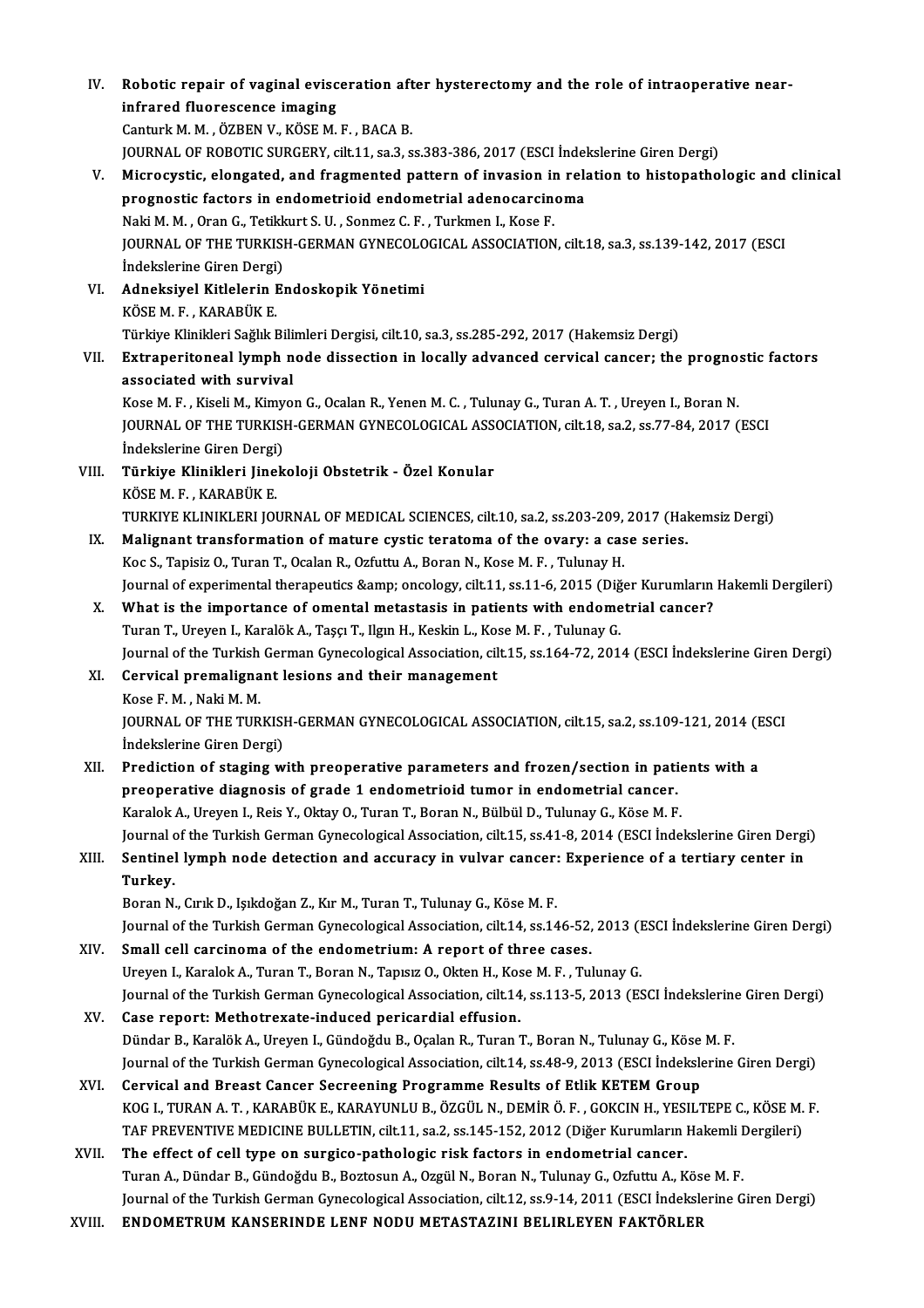TURAN A.T., Gündoğdu B., KARABÜK E., BORAN N., TULUNAY H. G., KÖSE M.F. Türk Jinekolojik Onkoloji Dergisi, cilt.13, sa.3, ss.61-67, 2010 (Diğer Kurumların Hakemli Dergileri)

#### Kitap & Kitap Bölümleri

- Itap & Kitap Bölümleri<br>I. Non-epitelyal Over Tümörlerinde Lenfadenektominin Yeri ve Önemi<br>KARARÜKE NAKİM M. KÖSEM E k ve sistem Sosanisosi<br>Non-epitelyal Over Tümörlerinde<br>KARABÜK E., NAKİ M. M. , KÖSE M. F.<br>Türkiye Klinikleri linekeleji Obstatrik Türkiye Klinikleri Jinekoloji Obstetrik, Lenfatik Dolaşımın Jinekolojik Onkolojide Önemi, Güzin,Kadir, Editör, Ulusal<br>Yavınevi, İstanbul, ss,64-68, 2022 KARABÜK E., NAKİ M. M., KÖSE M. F.
- II. Single-Port Robotic Practice Yayınevi, İstanbul, ss.64-68, 2022<br>Single-Port Robotic Practice<br>Gungor M., NAKİ M. M. , TAKMAZ Ö., KÖSE M. F.<br>Textbook of Cunegalogia Bobotic Surgery, El Ch Textbook of Gynecologic Robotic Surgery, El-Ghobashy Alaa, Ind Thomas, Persson Jan, Magrina Javier F., Editör,<br>Springer, cham, ss.27-33, 2018 Gungor M., NAKİ M. M. , TAKMA<br>Textbook of Gynecologic Robot<br>Springer, cham, ss.27-33, 2018<br>Robotik Carrabi III. Robotik Cerrahi KÖSEM.F. ,KARABÜKE. Robotik Cerrahi<br>KÖSE M. F. , KARABÜK E.<br>Berek&amp;Hacker Jinekolojik Onkoloji, Ayhan Ali, Yüce Kunter, Arvas Macit, Köse M. Faruk, Ortaç U. Fırat, Editör,

KÖSE M. F. , KARABÜK E.<br>Berek&amp;Hacker Jinekolojik Onkoloji,<br>Güneş Tıp Kitabevleri, ss.847-868, 2017<br>Splanestomy and Distal Pensysstast Güneş Tıp Kitabevleri, ss 847-868, 2017

IV. Splenectomy and Distal Pancreatectomy

Splenectomy and Distal Pancreatectomy<br>Köse M. F.<br>Textbook of Gynaecological Oncology, Kose MF,Turan T,Haberal A, Editör, Güneş Publishing, Ankara, ss.825-828,<br>2009 Köse l<br>Textb<br>2009

# <sub>2009</sub><br>Hakemli Kongre / Sempozyum Bildiri Kitaplarında Yer Alan Yayınlar

akemli Kongre / Sempozyum Bildiri Kitaplarında Yer Alan Yayınlar<br>I. Bladder Dissection in Type I(A) Hysterectomy, So-called "Simple" Hysterectomy<br>KAVA E. KARARÜK E. KÖSEM E XIIII RORGE 7 SOMPOLY d.m.<br>Bladder Dissection in Type I<br>KAYA E., KARABÜK E., KÖSE M. F.<br>F. Minimal Inverix linekalailk Com Bladder Dissection in Type I(A) Hysterectomy, So-called "Simpl<br>KAYA E., KARABÜK E., KÖSE M. F.<br>5. Minimal İnvaziv Jinekolojik Cerrahi Kongresi, Türkiye, 23 Şubat 2022<br>Quen kansaninda diasnestik kananeskeni sennası nent met KAYA E., KARABÜK E., KÖSE M. F.<br>5. Minimal İnvaziv Jinekolojik Cerrahi Kongresi, Türkiye, 23 Şubat 2022<br>II. Over kanserinde diagnostik laparoskopi sonrası port metastazı<br>Kehnoman E. KARABÜK E. KÖSE M. F.

5. Minimal İnvaziv Jinekolojik Cerrahi I<br>Over kanserinde diagnostik lapare<br>Kahraman E., KARABÜK E., KÖSE M. F.<br>2nd International and 17th National C 11. Over kanserinde diagnostik laparoskopi sonrası port metastazı<br>1991- Kahraman E., KARABÜK E., KÖSE M. F.<br>2nd International and 17th National Gynecologic Oncology Congress, İstanbul, Türkiye, 18 Kasım 2021

Kahraman E., KARABÜK E., KÖSE M. F.<br>2nd International and 17th National Gynecologic Oncology Congress, İstanbul, Türkiye, 18 Kasım 2021<br>III. Sentinel lymph node biopsy in early stage endometrial cancer: a turkish gynec 2nd International and 17th<br>Sentinel lymph node bio<br>study (TRSGO-SLN 001)<br>TASKINS S SÜNGÖR MORT Sentinel lymph node biopsy in early stage endometrial cancer: a turkish gynecologic oncology grou<br>study (TRSGO-SLN 001)<br>TAŞKIN S., GÜNGÖR M., ORTAÇ U. F. , AYHAN A., ARVAS M. M. , TAKMAZ Ö., KÖSE M. F. , NAKİ M. M. , KARAB

study (TRSGO-SLN 001)<br>TAŞKIN S., GÜNGÖR M., ORTAÇ U. F. , AYHAN A., ARVAS M. M. , TAKMAZ Ö., KÖSE M. F. , NAKİ M. M. , KARABÜK E.,<br>VATANSEVER D., et al.

21st European Gynaecological Oncology Congress, atina, Yunanistan, 2 - 05 Kasım 2019

- VATANSEVER D., et al.<br>21st European Gynaecological Oncology Congress, atina, Yunanistan, 2 05 Kasım 2019<br>IV. Could the long-term oncological safety of laparoscopic surgery in low risk endometrial cancer be<br>also volid for 21st European Gynaecological Oncology Congress, atina, Yunanistan, 2 - 05 Kasım 2019<br>Could the long-term oncological safety of laparoscopic surgery in low risk endometrial cancer<br>also valid for the high intermediate and hi Could the long-term oncological safety of laparoscopic surgery in low<br>also valid for the high intermediate and high-risk patients? A multi-ce<br>oncology group study conducted with 2745 endometrial cancer cases<br>VAPDAR M A CÜZ also valid for the high intermediate and high-risk patients? A multi-center turkish gynecologic<br>oncology group study conducted with 2745 endometrial cancer cases<br>VARDAR M.A.,GÜZEL A.B., TAŞKIN S., GÜNGÖR M., ÖZGÜL N., SALM oncology group<br>VARDAR M. A. , GÜ<br>ORTAÇ U. F. , et al.<br>21st Europeen Cyr VARDAR M. A. , GÜZEL A. B. , TAŞKIN S., GÜNGÖR M., ÖZGÜL N., SALMAN M. C. , Güleç Ü. K. , Khatib G., Dünder İ<br>ORTAÇ U. F. , et al.<br>21st European Gynaecological Oncology Congress of the European Society of Gynaecological On ORTAÇ U. F. , et al.<br>21st European Gyn:<br>Kasım 2019, cilt.29<br>Para Aartis Lumn 21st European Gynaecological Oncology Congress of the European Society of Gynaecological Oncology, 2 - 05<br>Kasım 2019, cilt.29<br>V. Para-Aortic Lymphadenectomy Step-By-Step Landmarks Boundaries And Avoiding Complications<br>Allt
- Kasım 2019, cilt.29<br><mark>Para-Aortic Lymphadenectomy Step-By-Step Landma</mark><br>Alkhan F., KARABÜK E., NAKİ M. M. , GÜNGÖR M., KÖSE M. F.<br>FSCO 2019 Congress, Athons, Yunonistan 1, AE Kasım 2016 Para-Aortic Lymphadenectomy Step-By-Step Landmar<br>Alkhan F., KARABÜK E., NAKİ M. M. , GÜNGÖR M., KÖSE M. F.<br>ESGO 2019 Congress, Athens, Yunanistan, 1 - 05 Kasım 2019<br>Unuauel Bresentation of Deen Infiltrative Endematries Alkhan F., KARABÜK E., NAKİ M. M. , GÜNGÖR M., KÖSE M. F.<br>ESGO 2019 Congress, Athens, Yunanistan, 1 - 05 Kasım 2019<br>VI. Unusual Presentation of Deep Infiltrative Endometriosis<br>Alkhan E. KARABÜK E. NAKİ M. M. GÜNGÖR M. KÖSE
- ESGO 2019 Congress, Athens, Yunanistan, 1 05 Kasım 2019<br>Unusual Presentation of Deep Infiltrative Endometriosis<br>Alkhan F., KARABÜK E., NAKİ M. M. , GÜNGÖR M., KÖSE M. F. AAGL 2018, lasvegas, Amerika Birleşik Devletleri, 1 - 05 Kasım 2018, cilt.25, ss.224
- VII. Malignant Myoepithelioma of Vulva; How Rare is it?: Case Report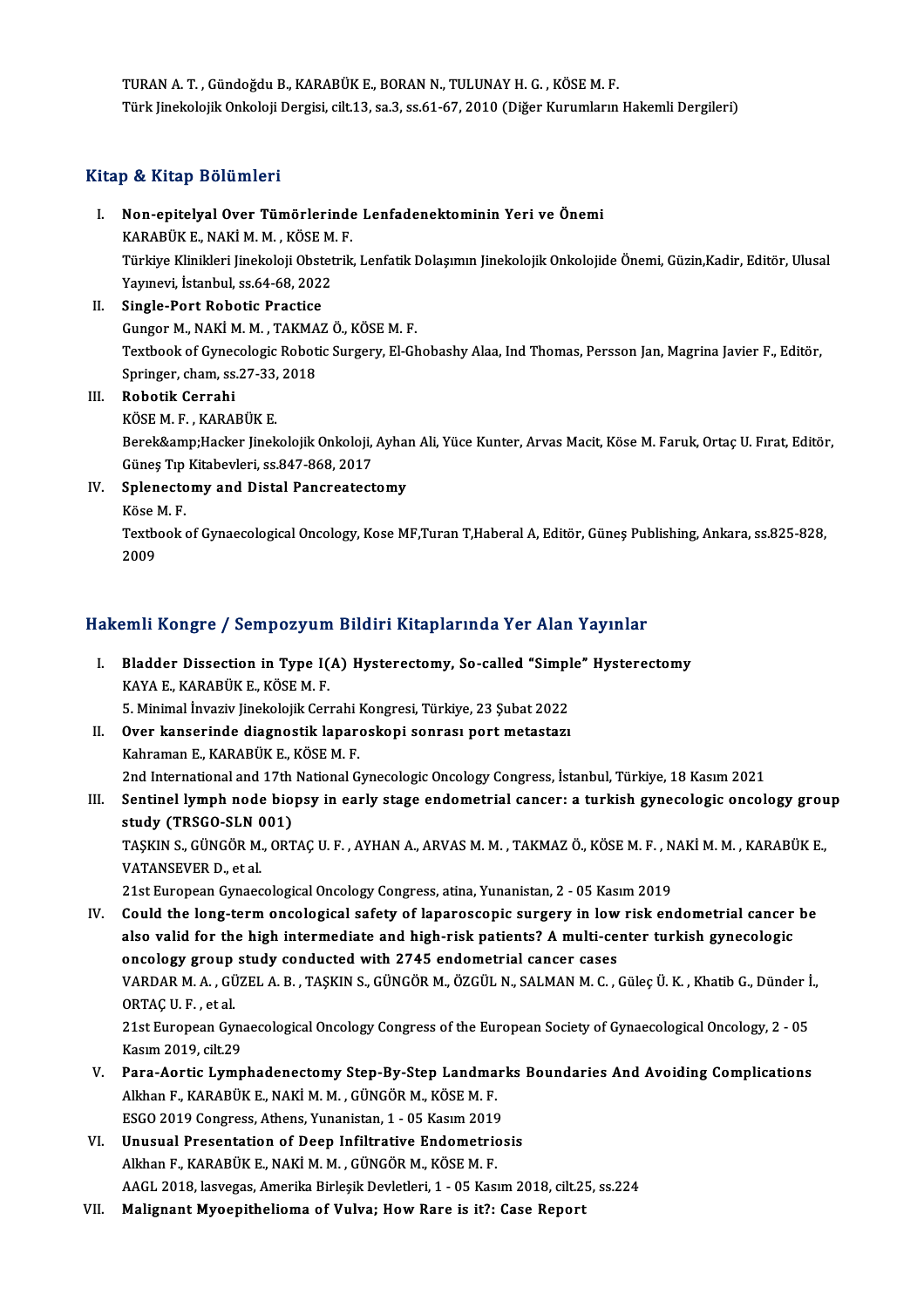AlkhanF.,KARABÜKE.,NAKİM.M. ,GÜNGÖRM.,KÖSEM.F.

- Alkhan F., KARABÜK E., NAKİ M. M. , GÜNGÖR M., KÖSE M. F.<br>State of the Art Conference 2018 of the European Society of Gynaecological Oncology, Fransa, 04 Ekim 2018<br>Robotis myamastamy, namoval of a buga fibnaid
- Alkhan F., KARABÜK E., NAKİ M. M., GÜNGÖR M., KÖSE<br>State of the Art Conference 2018 of the European Socie<br>VIII. Robotic myomectomy removal of a huge fibroid<br>TAKMAZ Ö. Cundegan S. ÖZBASLLE NAKİM M. KÖS State of the Art Conference 2018 of the European Society of Gynaecologic<br>Robotic myomectomy removal of a huge fibroid<br>TAKMAZ Ö., Gundogan S., ÖZBAŞLI E., NAKİ M. M. , KÖSE M. F. , Gungor M.<br>12. Türk Alman linekeleji Kengre Robotic myomectomy removal of a huge fibroid<br>TAKMAZ Ö., Gundogan S., ÖZBAŞLI E., NAKİ M. M. , KÖSE M. F. , Gungor M.<br>12. Türk Alman Jinekoloji Kongresi - 2018, Girne, Kıbrıs (Kktc), 27 - 30 Nisan 2018<br>Lanarossonis Sosondar TAKMAZ Ö., Gundogan S., ÖZBAŞLI E., NAKİ M. M. , KÖSE M. F. , Gungor M.<br>12. Türk Alman Jinekoloji Kongresi - 2018, Girne, Kıbrıs (Kktc), 27 - 30 Nisan 2018<br>IX. Laparoscopic Secondary Cytoreduction Followed by HIPEC for
- 12. Türk<br>Laparo<br>Cancer<br>KARAPI Laparoscopic Secondary Cytoreduction Followed by HIPEC for a Pa<br>Cancer<br>KARABÜK E., Alkhan F., NAKİ M. M. , GÜNGÖR M., DEMİREL L. C. , KÖSE M. F.<br>2017 AACL Clabal Congress, Amerika Birlesik Devletleri 12 Kasım 2017

Cancer<br>KARABÜK E., Alkhan F., NAKİ M. M. , GÜNGÖR M., DEMİREL L. C. , KÖSE M. F.<br>2017 AAGL Global Congress, Amerika Birleşik Devletleri, 12 Kasım 2017 KARABÜK E., Alkhan F., NAKİ M. M. , GÜNGÖR M., DEMİREL L. C. , KÖSE M. F.<br>2017 AAGL Global Congress, Amerika Birleşik Devletleri, 12 Kasım 2017<br>X. Robotic Sentinel Lymph Node Mapping In Early Endometrial Cancer<br>NAKİ M. Alk

- 2017 AAGL Global Congress, Amerika Birleşik Devletleri, 12<br>Robotic Sentinel Lymph Node Mapping In Early Endo<br>NAKİM.M., Alkhan F., KARABÜK E., GÜNGÖRM., KÖSEM.F.<br>20th International Meeting of the Euronean Seciety of Gunes 20th International Meeting of the European Society of Gynaecological Oncology, Avusturya, 04 Kasım 2017<br>20th International Meeting of the European Society of Gynaecological Oncology, Avusturya, 04 Kasım 2017 NAKİ M. M. , Alkhan F., KARABÜK E., GÜNGÖR M., KÖSE M. F.<br>20th International Meeting of the European Society of Gynaecological Oncology, Avusturya, 04 Kasım 2017<br>20. Laparoscopic Extraperitoneal Para Aortic Lymph Node Dıss
- 20th Int<br><mark>Laparo</mark><br>Cancer<br>NAK<sup>i</sup> M Laparoscopic Extraperitoneal Para Aortic Lymph No<br>Cancer<br>NAKİ M. M. , Alkhan F., KARABÜK E., GÜNGÖR M., KÖSE M. F.<br>20th International Meeting of the European Society of Gunes

NAKİ M. M. . Alkhan F., KARABÜK E., GÜNGÖR M., KÖSE M. F.

Cancer<br>NAKİ M. M. , Alkhan F., KARABÜK E., GÜNGÖR M., KÖSE M. F.<br>20th International Meeting of the European Society of Gynaecological Oncology, Vienna, Avusturya, 1 - 04 Kasım<br>2017 20th International Meeting of the European Society of Gynaecological Oncology, Vienna, Avusturya, 1 - 04 N<br>2017<br>XII. Laparoscopic Secondary Cytoreduction And Hyperthermia Intraperitoneal Chemotherapy For<br>Regument Overlian

2017<br>Laparoscopic Secondary C<br>Recurrent Ovarian Cancer<br>NARI M. M. KARAPÜK F. All-Recurrent Ovarian Cancer<br>NAKİ M. M. , KARABÜK E., Alkhan F., GÜNGÖR M., KÖSE M. F.

Recurrent Ovarian Cancer<br>NAKİ M. M. , KARABÜK E., Alkhan F., GÜNGÖR M., KÖSE M. F.<br>20th International Meeting of the European Society of Gynaecological Oncology, Avusturya, 04 Kasım 2017<br>Lanarossonya Bara, Aortis Lymphadon

- NAKİ M. M. , KARABÜK E., Alkhan F., GÜNGÖR M., KÖSE M. F.<br>20th International Meeting of the European Society of Gynaecological C<br>XIII. Laparoscopic Para-Aortic Lymphadenctomy In Ovarian Cancer<br>NAKİ M. M. Alkhan E. KARA Laparoscopic Para-Aortic Lymphadenctomy In Ovarian Cancer<br>NAKİM.M., Alkhan F., KARABÜK E., GÜNGÖRM., KÖSEM.F. Laparoscopic Para-Aortic Lymphadenctomy In Ovarian Cancer<br>NAKİ M. M. , Alkhan F., KARABÜK E., GÜNGÖR M., KÖSE M. F.<br>20th International Meeting of the European Society of Gynaecological Oncology, Avusturya, 04 Kasım 2017<br>Nu NAKİ M. M. , Alkhan F., KARABÜK E., GÜNGÖR M., KÖSE M. F.<br>20th International Meeting of the European Society of Gynaecological Oncology, Avusturya, 04 Kasım 2017<br>XIV. Number of Lymph Nodes Removed in Early StageEndomet
- 20th International Meeting of the European Society of Gynaecological On<br>Number of Lymph Nodes Removed in Early StageEndometrial Ca<br>Gungor M., TAKMAZ Ö., ÖZBAŞLI E., Gundogan S., NAKİM. M. , KÖSEM. F.<br>46th AACL Clabal Congr Number of Lymph Nodes Removed in Early StageEndometrial Cancer Robot Versus Laparoscopy<br>Gungor M., TAKMAZ Ö., ÖZBAŞLI E., Gundogan S., NAKİ M. M. , KÖSE M. F.<br>46th AAGL Global Congress on MIGS, Maryland, Amerika Birleşik D
- XV. The outcomes of fertility-sparing surgery in epithelial ovarian cancer KARADAĞB.,KÖSEM.F. ,KARABÜKE.,NAKİM.M. ,GÜLERE.N. JTurkGerGynecolAssoc2016TAJEV/OralPresentation,Türkiye,11Mayıs2016, ss.77-78
- XVI. Comparison of the outcomes of optimal cytoreductive surgery achieved in stage IIIC serous papillary J Turk Ger Gynecol Assoc 2016 TAJEV / Oral Presentation, Türkiye, 11 Mayıs 2016<br>Comparison of the outcomes of optimal cytoreductive surgery achieved<br>epithelial ovarian cancer at different centers: is experience important?<br> Comparison of the outcomes of optimal cytoreductive su<br>epithelial ovarian cancer at different centers: is experien<br>KÖSE M. F., KARADAĞ B., KARABÜK E., NAKİ M. M. , GÜLER E. N.<br>LTurk Con Cunesel Asses 2016 TAIEV / Oral Pres KÖSE M. F. , KARADAĞ B., KARABÜK E., NAKİ M. M. , GÜLER E. N.<br>J Turk Ger Gynecol Assoc 2016 TAJEV / Oral Presentation, Türkiye, 11 - 14 Mayıs 2016, ss.76-77

#### Kongre ve SempozyumKatılımı Faaliyetleri

K<mark>ongre ve Sempozyum Katılımı Faaliyetleri</mark><br>5. Karadeniz Jinekoloji ve Obstetrik Kongresi, Davetli Konuşmacı, Samsun, Türkiye, 2022<br>40. Ulusel 1. Uluslarerası Zeynen Kamil Jineke Bateleji Kongresi, Oturum Baskanı, İstanbu 10.usg.cov o oompozy am "Mathimi" rauny ottori<br>5. Karadeniz Jinekoloji ve Obstetrik Kongresi, Davetli Konuşmacı, Samsun, Türkiye, 2022<br>40. Ulusal 1. Uluslararası Zeynep Kamil Jineko-Patoloji Kongresi, Oturum Başkanı, İstan 5. Karadeniz Jinekoloji ve Obstetrik Kongresi, Davetli Konuşmacı, Samsun, Türk<br>40. Ulusal 1. Uluslararası Zeynep Kamil Jineko-Patoloji Kongresi, Oturum Başka<br>14. Türk Alman Jinekoloji Kongresi, Davetli Konuşmacı, Antalya, 40. Ulusal 1. Uluslararası Zeynep Kamil Jineko-Patoloji Kongresi, Oturum Başkar<br>14. Türk Alman Jinekoloji Kongresi, Davetli Konuşmacı, Antalya, Türkiye, 2022<br>ALIS Uluslararası Öğrenci Kongresi, Davetli Konuşmacı, İstanbul, 14. Türk Alman Jinekoloji Kongresi, Davetli Konuşmacı, Antalya, Türkiye, 2022<br>ALIS Uluslararası Öğrenci Kongresi, Davetli Konuşmacı, İstanbul, Türkiye, 2022<br>CİSED 6. Ulusal Cinsel Sağlık Kongresi, Davetli Konuşmacı, Antaly ALIS Uluslararası Öğrenci Kongresi, Davetli Konuşmacı, İstanbul, Türkiye, 2022<br>CİSED 6. Ulusal Cinsel Sağlık Kongresi, Davetli Konuşmacı, Antalya, Türkiye, 202<br>SGO 2022 Annual Meeting, Katılımcı, Arizona, Amerika Birleşik CİSED 6. Ulusal Cinsel Sağlık Kongresi, Davetli Konuşmacı, Antalya, Türkiye, 2022<br>SGO 2022 Annual Meeting, Katılımcı, Arizona, Amerika Birleşik Devletleri, 2022<br>16. Uludağ Jinekoloji ve Obstetrik Kış Kongresi, Davetli Konu SGO 2022 Annual Meeting, Katılımcı, Arizona, Amerika Birleşik Devletleri, 2022<br>16. Uludağ Jinekoloji ve Obstetrik Kış Kongresi, Davetli Konuşmacı, Bursa, Türkiye, 2022<br>5. Minimal İnvaziv Jinekolojik Cerrahi Kongresi, Davet 5. Minimal İnvaziv Jinekolojik Cerrahi Kongresi, Davetli Konuşmacı, İstanbul, Türkiye, 2022<br>Atıflar

ToplamAtıf Sayısı (WOS):748